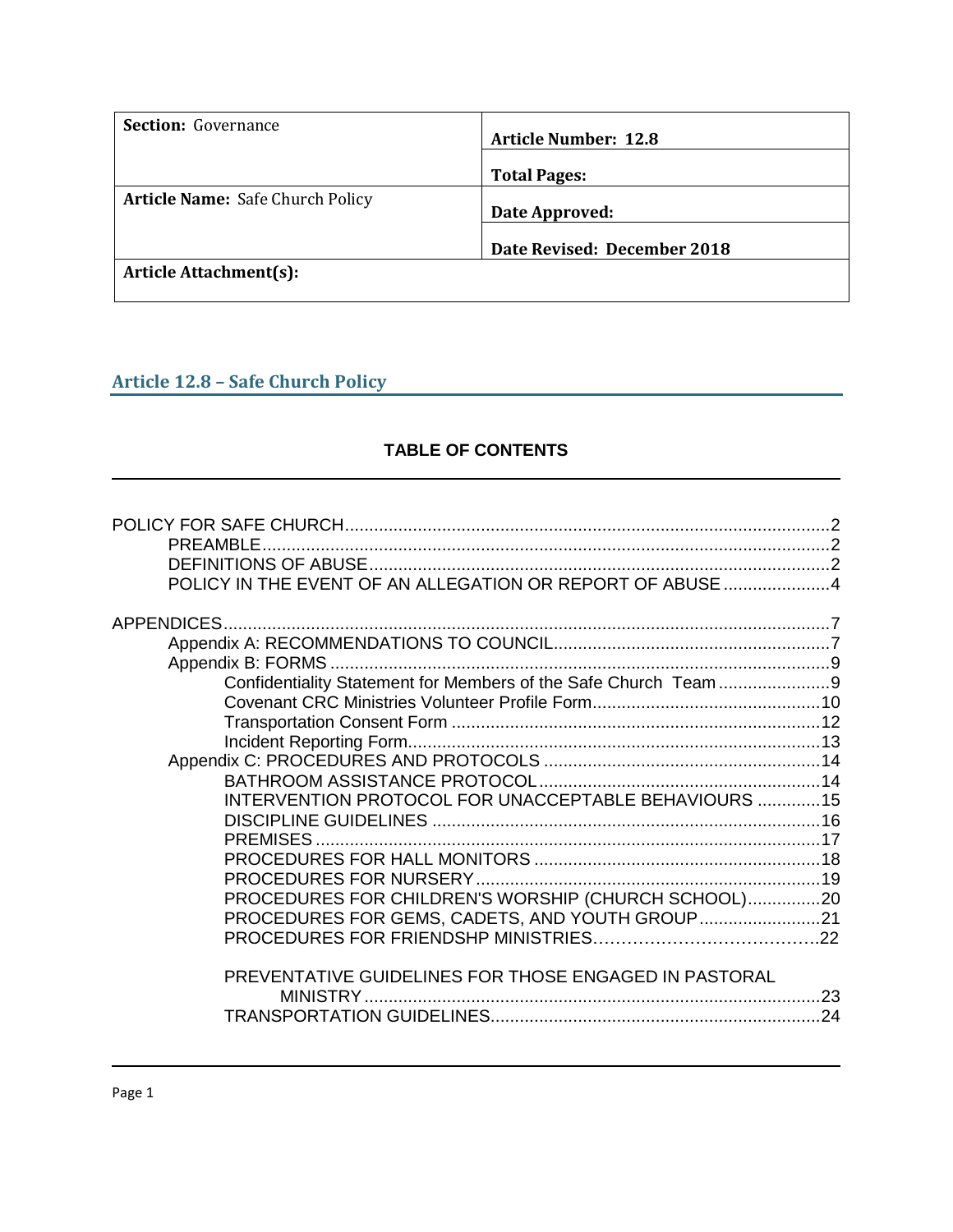## **COVENANT CHRISTIAN REFORMED CHURCH OF ST. CATHARINES**

### **POLICY FOR A SAFE CHURCH**

January 2015

#### PRFAMBL<sub>F</sub>

With the church of all ages we proclaim that people are created in the image of God. Abuse constitutes a violation of the image of God in another person, and it is therefore sinful. Covenant CRC seeks to be a church that embodies Isaiah's prophetic words: "They will neither harm nor destroy on my holy mountain." (Isaiah 11:9). Therefore, abuse will not be tolerated at Covenant Christian Reformed Church of St. Catharines.

We therefore commit ourselves to promote the spiritual welfare of the members of Covenant CRC and all those who seek God here. The church will do this through preaching, teaching, the ministry of small groups and by offering resources to assist people in their relationships with each other. The members of Covenant CRC will encourage each other to model peaceful conflict resolutions, as well as a servant-modeof-being with others.

Covenant CRC will also combat abuse by implementing measures to prevent abuse from occurring within the context of its ministries and in its facilities, and by adopting the following policy for dealing with allegations of abuse. Covenant CRC strives to provide a safe environment to prevent harm to those in our care, to protect our children's and youth ministry workers from false allegations, and declares zero tolerance for abuse, harassment or neglect.

#### DEFINITIONS OF ABUSE

In this policy, abuse is defined as follows $1$ :

**Physical abuse** is any non-accidental injury inflicted on another person. It is sometimes a single event but more often a chronic pattern of behavior. It may result from severe punishment.

 $\overline{\phantom{a}}$ 

 $^{1}$ Definitions of abuse are adapted from Acts of Synod 1992 and 1995.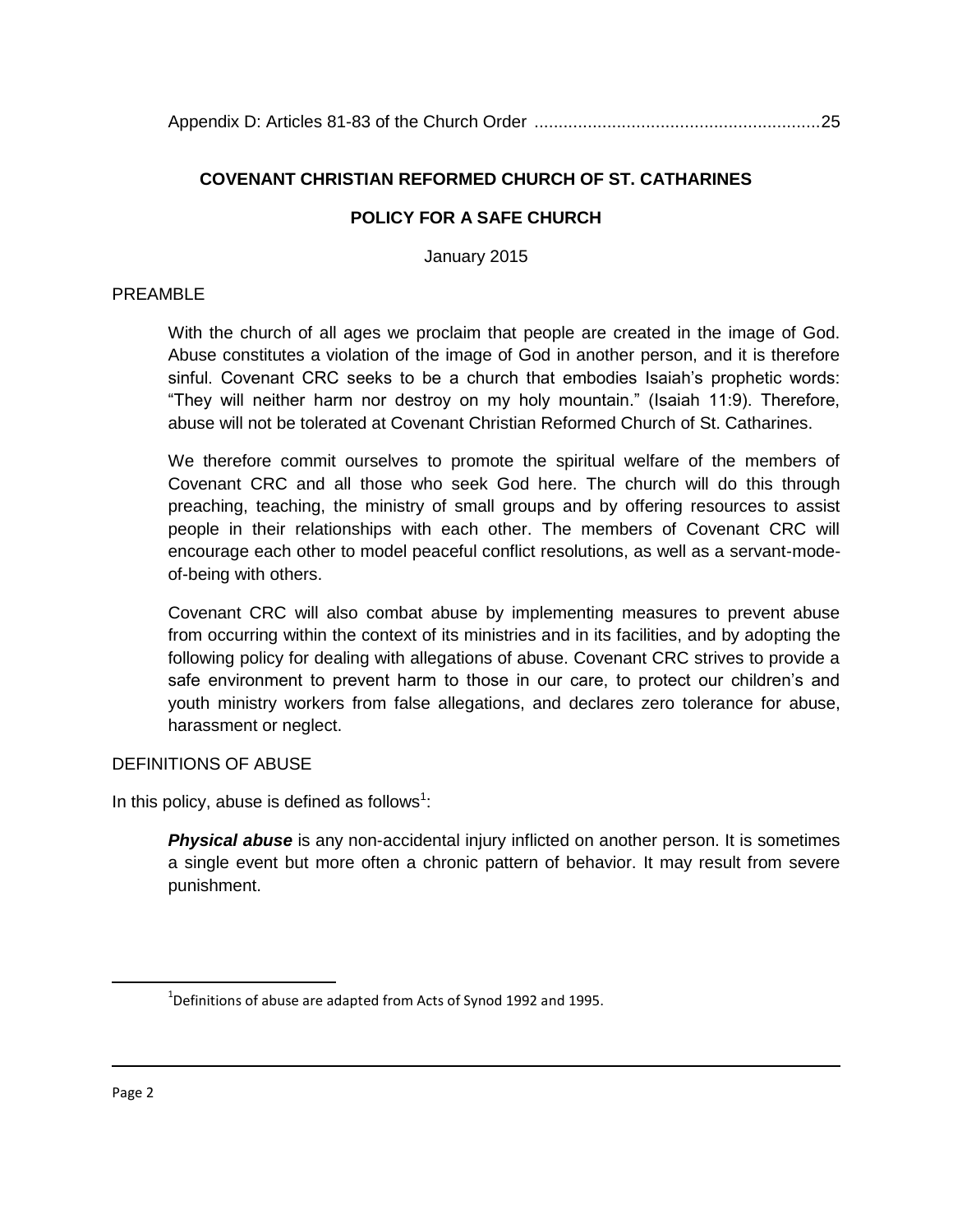*Neglect* is chronic failure to meet the basic needs of someone dependent on another for care. It may describe the absence of supervision when it is needed. It may describe the chronic failure of performing the duties of one's position.

*Sexual abuse* is any sexual experience forced on one person by another which may or may not involve physical contact between people. Sexual abuse (including all acts as defined as an offense in the provincial legislation or in the Criminal Code of Canada) also includes any role-inappropriate sexual encounter, even if consensual at the time (e.g., between parents and children, teachers and students, pastors and counselees).

*Emotional abuse* is any attempt to control another person's life through threatening, belittling, humiliating, and ridiculing another in such a way that it impairs a person's Godgiven sense of self-worth.

*Harassment* is any conduct or interaction with another that makes them feel attacked, demeaned, intimidated or manipulated, particularly by someone stronger than they or relating to them from a position of authority or power leaving them helpless to resist.

*Inappropriate touching* includes behaviour such as kissing a child, coaxing a child to kiss you, extended hugging or tickling, touching a child in any area that would be covered by a bathing suit (except when assisting a child with toileting), carrying older children or having them sit on your lap.

**Improper discipline** includes yelling or screaming at children, threatening them, or physically hurting them. All forms of corporal punishment (spanking, slapping, hitting, pushing) and abusive verbal discipline (yelling, hurling insults, threatening) are unacceptable in all cases. Proper discipline involves establishing clear boundaries of acceptable behaviour by children and youth. It includes informing them of these behavioural expectations and also maintaining them with firm and kind expressions of authority. (See Intervention Protocol for Unacceptable Behaviours and Discipline Guidelines, Appendix C, pp. 15-16.)

*Spiritual abuse* is exploitation, coercion, or control of another person by a leader with spiritual authority which results in the weakening, undermining, or diminishment of the person's emotional or spiritual well-being.

1. The staff, officers, leaders, teachers, or anyone in a position representing Covenant CRC are required to report any suspected or alleged incidents of abuse. When such an incident is reported, an Incident Reporting Form (see Appendix B) is required to be completed. It is not the responsibility of the reporting person to substantiate the alleged abuse, but only to report it. When the alleged victim is a minor, the reporting person must report this to Family and Children Services (hereafter referred to as FACS) and/or the Police. If the alleged victim is an adult, the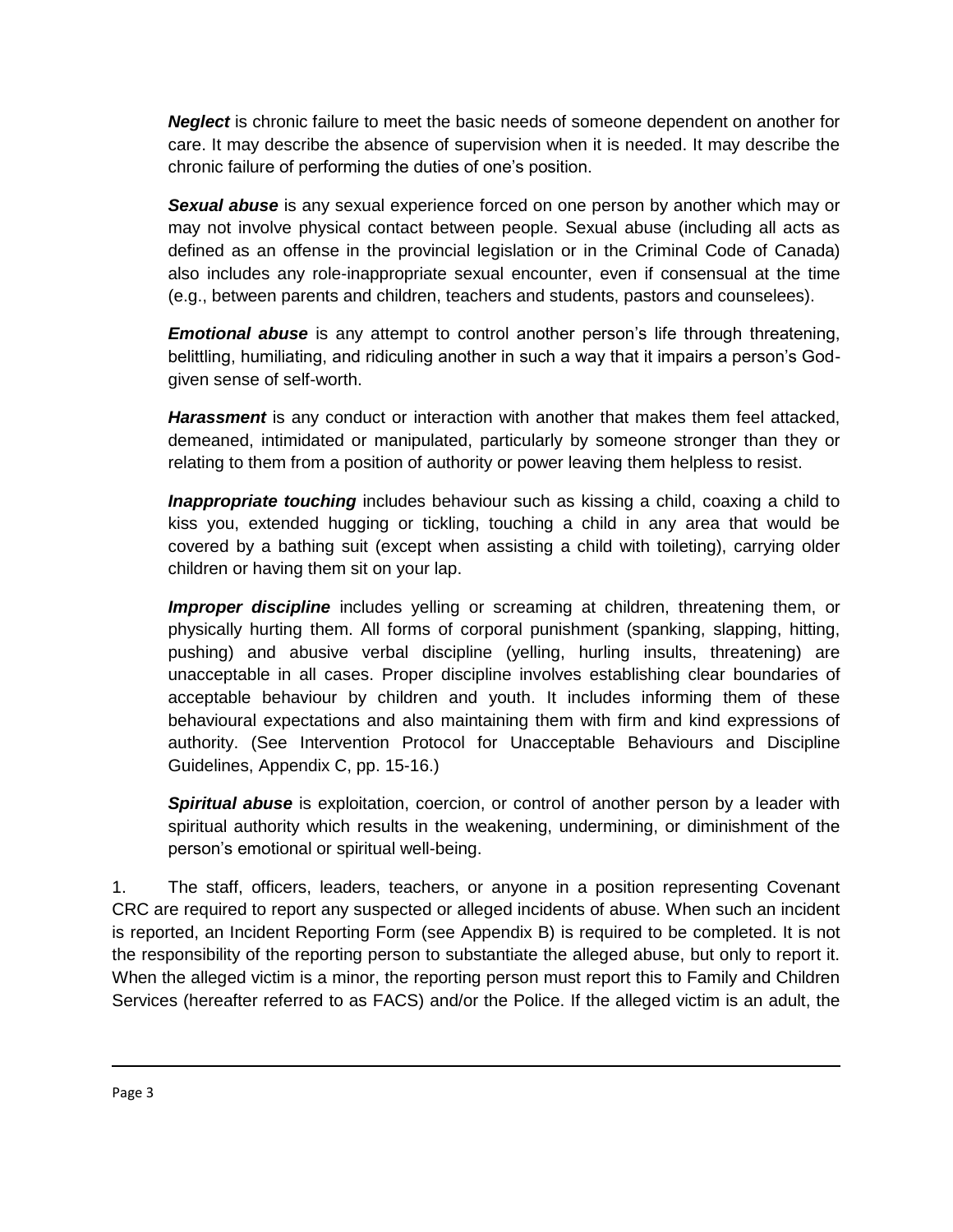accusation shall be reported to the Classical Safe Church Team (hereafter referred to as CSCT). The reporting person is required to report all alleged abuse cases to a pastor or the chair of Council, and the Safe Church Team (SCT) (see #6 below). The pastor will ensure that a report has been made to FACS or the CSCT. The pastor will inform the elders that a report has been made and that will be documented in the Consistory and/or Council minutes.

2. All staff, Council members and pastoral care workers and all adults who are involved in a ministry with children and youth at Covenant CRC will be offered an opportunity to attend an educational seminar on the dynamics of all types of abuse. This seminar will include an overview of the church's policy and procedures and how to recognize the signs of abuse and inappropriate behaviour.

3. Each program at Covenant CRC that involves children and youth is encouraged to implement the operating procedures described in the appendices of this policy.

4. So that all church members are protected and to help prevent abuse from happening, all Pastors, Council members and pastoral care workers and all adults (paid and volunteer) who are involved in a ministry with children and youth will participate in a screening process. This is to take place at the start of a person's term with children and/or youth ministry or Council. This screening will include completing a Covenant CRC Ministries Volunteer Profile form, hereafter referred to as the Volunteer Profile form [See Appendix B], and contact with the appropriate supervisory committee or its representative.

5. All children and youth will be informed of this policy. This will be done through their programs. This will include information on how to protect themselves and who they can consult for help.

6. A Safe Church Team (SCT) Member that reports to Council will be responsible for overseeing the implementation of this safe church policy. The team will be composed of four members, at least one of whom is a member of the staff. Members will be appointed to three year terms.

7. A Volunteer Profile form [See Appendix B] is to be completed by all participants involved in Covenant Church ministries previously cited in #4 above. Contents of the Volunteer Profile will be kept confidential.

POLICY IN THE EVENT OF AN ALLEGATION OR REPORT OF ABUSE

8. The following policy applies in the event of an allegation or report of abuse on church property or within the context of Covenant CRC's ministries (hereafter simply at Covenant CRC). In all cases, an Incident Reporting Form is required to be completed.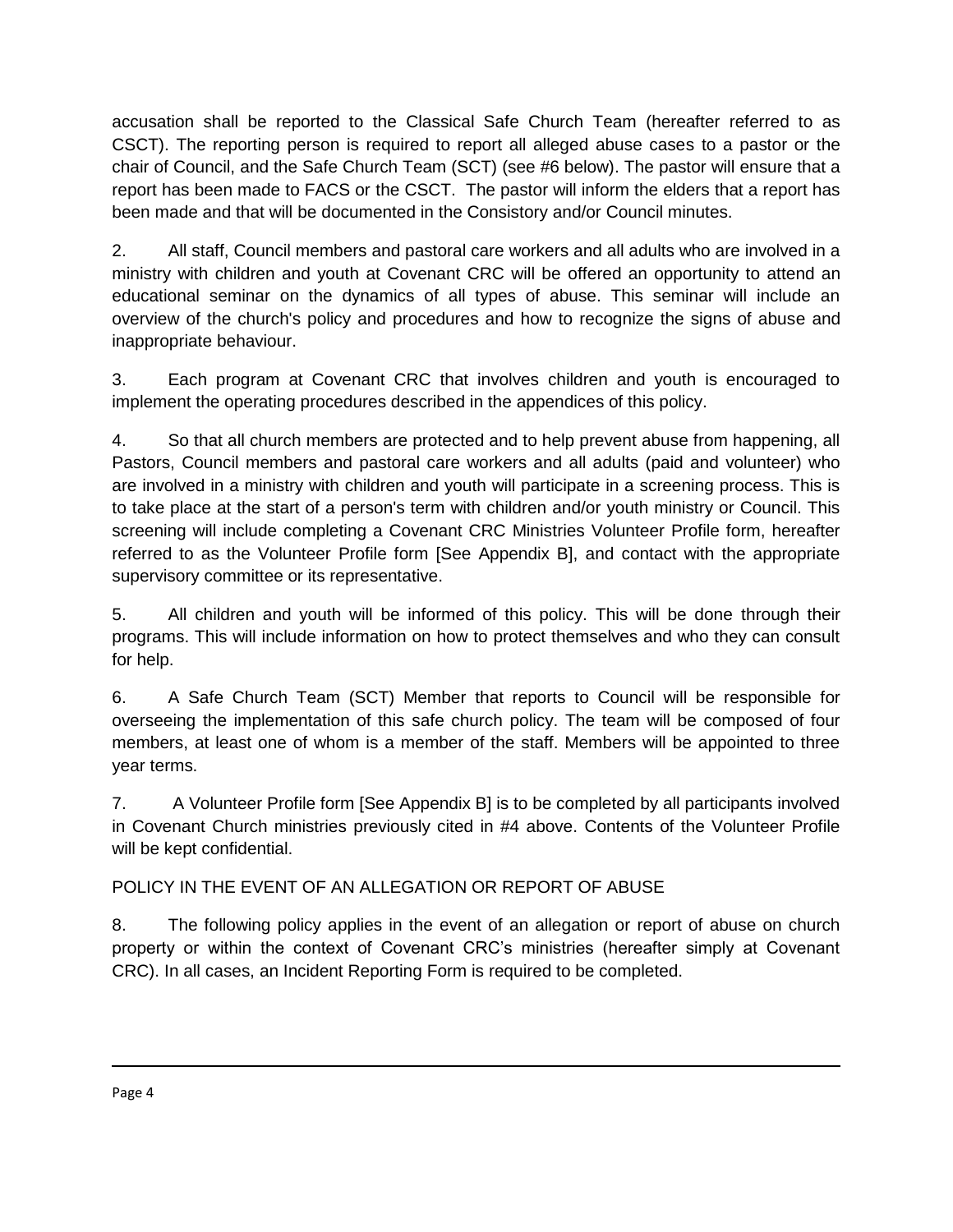a i). If the alleged victim is a minor, the accusation must be reported to FACS and to the Police. These agencies only shall conduct an investigation. *It is not the responsibility of the reporting person(s) to substantiate the allegations before notifying FACS and the Police.* 

ii). If the alleged victim is an adult, a report is not made to the Police; that choice remains with the complainant (exceptions allowed in the case of disability and/or death). The complainant has the option of reporting to the police, or if the abuse occurred at Covenant CRC, a report may be made to the CSCT for support.

- b. A pastor, or in the event of his/her absence, the chair of Council, shall be notified of any reports of abuse at Covenant CRC. The pastor will then notify the chair of Council, the SCT, and the CSCT.
- c. If the FACS/Police investigation finds reasonable cause to support serious allegations, the alleged offender will be informed by the police that an investigation is underway. In the event that the church is informed, the alleged offender will then be suspended from participating in all service roles in the church, pending the outcome of the investigation or hearing.
- d. When the alleged offender is one of the pastors or ministry staff, suspension according to Church Order rules (Articles 82-83, with their supplements; see Appendix D) will be effective immediately with full pay and without prejudice pending the outcome of the process or hearing.
- e. If the pastor or ministry staff is suspended, the CSCT can be called in for advice and procedures. The congregation will be officially notified by letter explaining the reasons and steps being taken. The letter should make clear that an allegation of abuse has taken place, that the Council has suspended the pastor or ministry staff for the protection of all parties, and that an investigation is underway.
- f. The identity of alleged victims of any age should not be made public. (Refer to 8b. for instructions as to who needs to be notified.) The victim has already been traumatized by the abuse and must not be further traumatized by the public disclosure of the abuse. Also, the identity of the person reporting should not be made public.
- g. If a charge of abuse is verified, the offender continues under suspension and is dealt with per Church Order Articles 81-83 with their supplements (See Appendix D). The offender may never again be placed in a position of risk to self or others. This includes any participation in children's/youth ministry.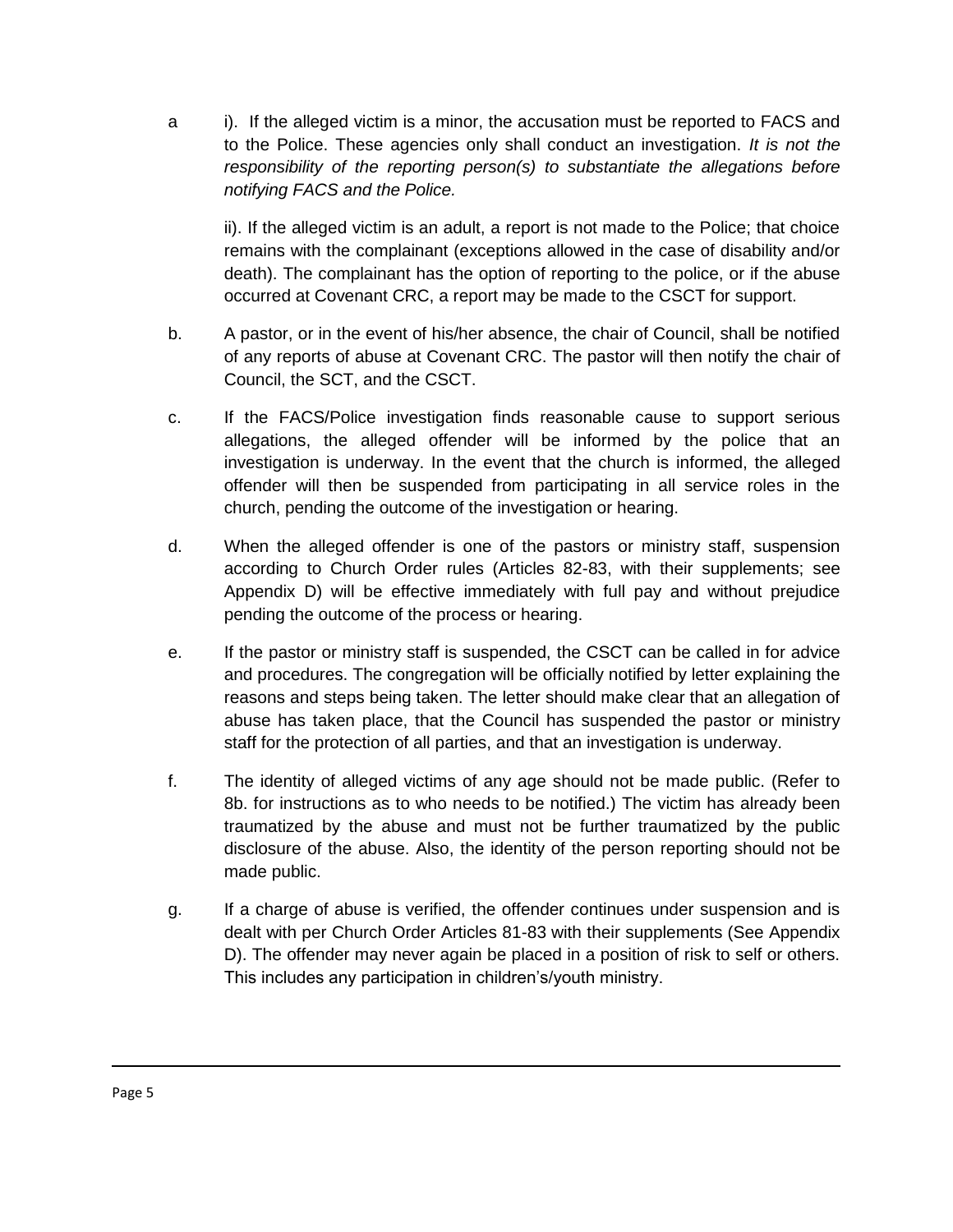- h. If abuse is not verified, the suspension on service will be lifted. Because an abuse charge, even though unsubstantiated, will have ramifications for all involved (including the congregation), the Church Council will develop specific initiatives that will promote healing. A trained professional should be recommended to work with the accuser to deal with whatever issues may have pertained to the allegation.
- i. If the offender is a pastor and a charge of abuse is verified, then the pastor will be deposed per Church Order Articles 82-83 (See Appendix D). The pastor and family will be referred to the denominational Pastor Church Relations Office. Council shall obtain the services of a professional to facilitate the processing of grief and betrayal for the congregation.
- j. If the offender is a pastor and the abuse is not verified, the suspension on service will be lifted. The congregation needs to be notified and the pastor reinstated. Council will develop specific initiatives for healing as per (h.) above.
- k. In the event that legal action is initiated, the alleged offender is not to admit liability, a lawyer will be consulted, and Covenant Church's insurance company will be informed.
- l. During the entire process, the victim and the accused require much support. They will need therapeutic intervention and the church should help with the costs involved.

9. The Council will insure that there is a review of the safe church policy, procedures and requirements every 3 years.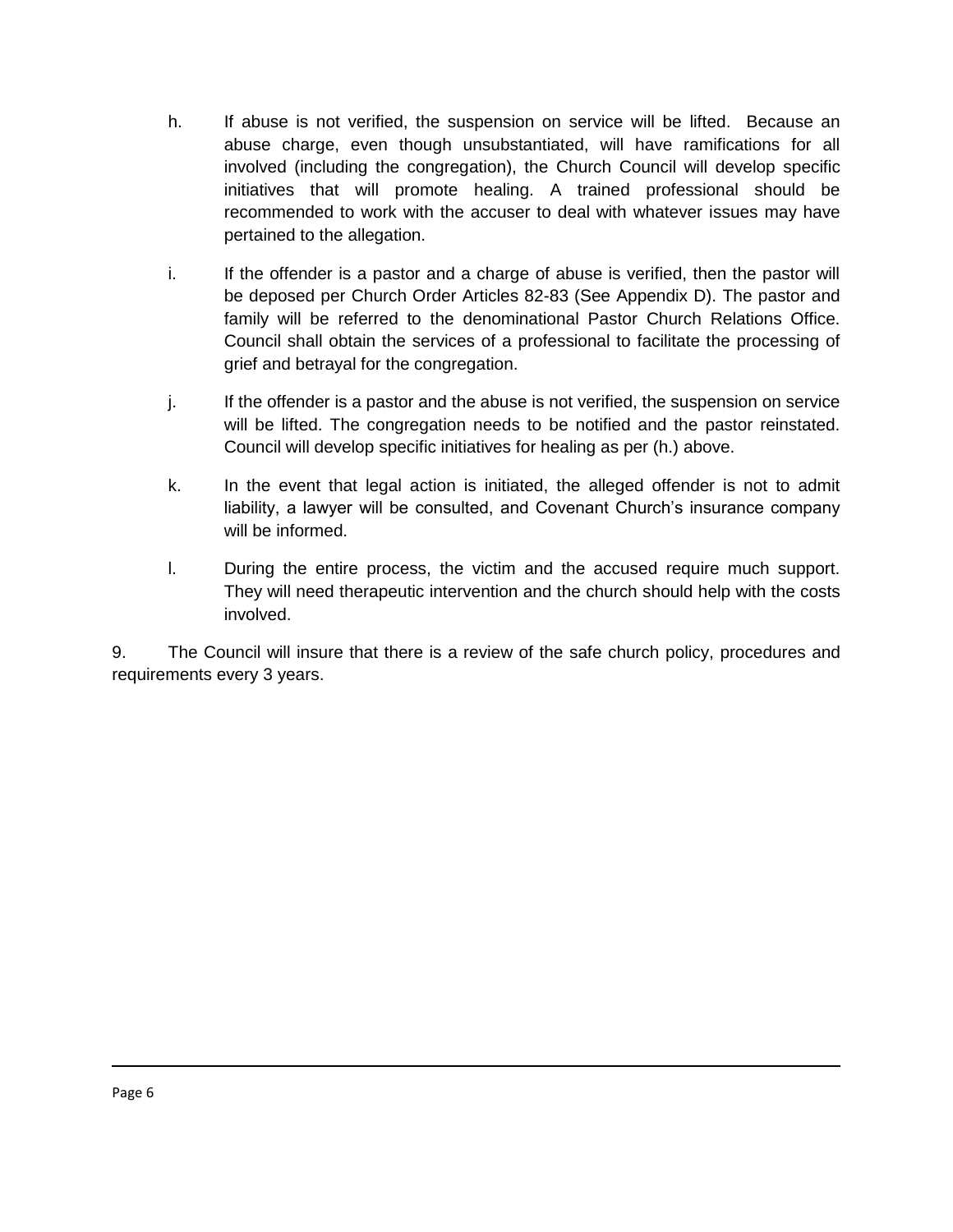# **Appendix A: RECOMMENDATIONS TO COUNCIL**

#### A. GENERAL

- 1. To adopt this policy prepared by the Safe Church Team under Governance.
- 2. To make this policy available to all staff (paid and volunteer).

#### B. SPECIFIC

1. To require that the staff, Council members, pastoral care workers, volunteers in all children and youth ministries who are 18 and older (all volunteers 18 and under are supervised by an adult), complete a Volunteer Profile [See Appendix A]. Paid staff and all volunteers will be required to submit to a criminal record search with the Niagara Regional Police. Covenant Church will take financial responsibility for any expenses incurred in this process. The results of the profiles and searches are to be presented to the Safe Church Team (SCT) and stored for confidentiality.

2. To appoint and oversee a Safe Church Team of four persons with the following mandate:

- a). Process all abuse allegations in accordance with the guidelines set out in this policy making use of classical and denominational resources as necessary.
- b). Require that all members of the team sign a form of confidentiality [See Appendix B].
- c). Facilitate ongoing education about abuse prevention at Covenant CRC for all members.
- d). Facilitate the placement of reference materials dealing with abuse issues within our church library system and in the church where specified.
- e). Receive, review and safely store results of the volunteer profiles and criminal record searches. All profiles to be kept in locked file cabinet.
- f). to assess any risk factors presented in the context of the Volunteer Profile Form.
- g). Appoint members to staggered three year terms. The SCT will be made up of at least one professional from the social services field, one ministerial staff, and two members at large.

3. To maintain the existing standard that all classroom and nursery doors in any new construction will have windows which give unobstructed views of these rooms.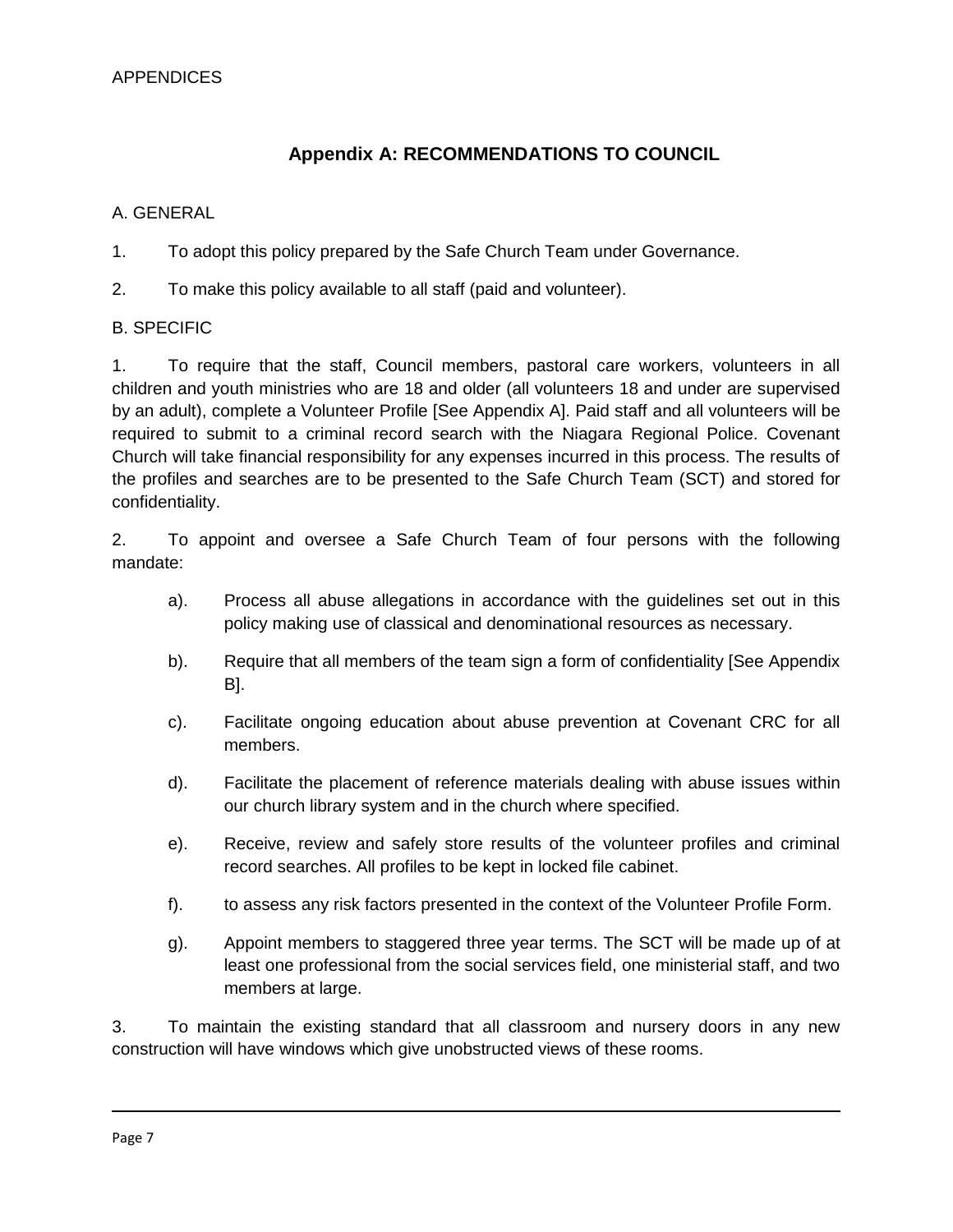4. To ensure that a schedule is set up that ensures that each Sunday an adult (18+) will serve as a Church Hall monitor.

5. To post this policy, and the procedures of those committees and organizations that work with children and youth, where they can be clearly seen.

- 6. To keep and prominently display in our church building a clear list of resource people. List to include:
	- a). In case of spousal abuse call shelter for battered women:

| Gillians's Place                               | 905-684-8331 |
|------------------------------------------------|--------------|
| Design for New Tomorrow                        | 905-684-1223 |
| b). In case of sexual assault of a child call: |              |
|                                                |              |

Family & Children's Services (FACS) 905-937-7731

In case of sexual assault of an adult call:

Sexual Assault Treatment Centre-Niagara (at Niagara Health St. Catharines Site) 905-378-4647 ext. 45300

c). In case of child abuse call:

| Family & Children's Services (FACS) | 937-7731 |
|-------------------------------------|----------|
|                                     |          |

- d). In case of severe emotional distress call:
	- Of a child:
		- Family & Children's Services (FACS) 937-7731
	- Others:

|            | Distress Centre of Niagara | 688-3711       |
|------------|----------------------------|----------------|
|            | Kids Help Phone            | 1-800-668-6868 |
|            | <b>COAST</b>               | 1-866-550-5205 |
| e). Police |                            | 905-688-4111   |

e) In case of suicidal thoughts call the Suicide Hotline at 1-800-273-8255

f). In case abuse occurs within the context of the ministries of Covenant CRC or in its facilities, call the pastor (937-3534).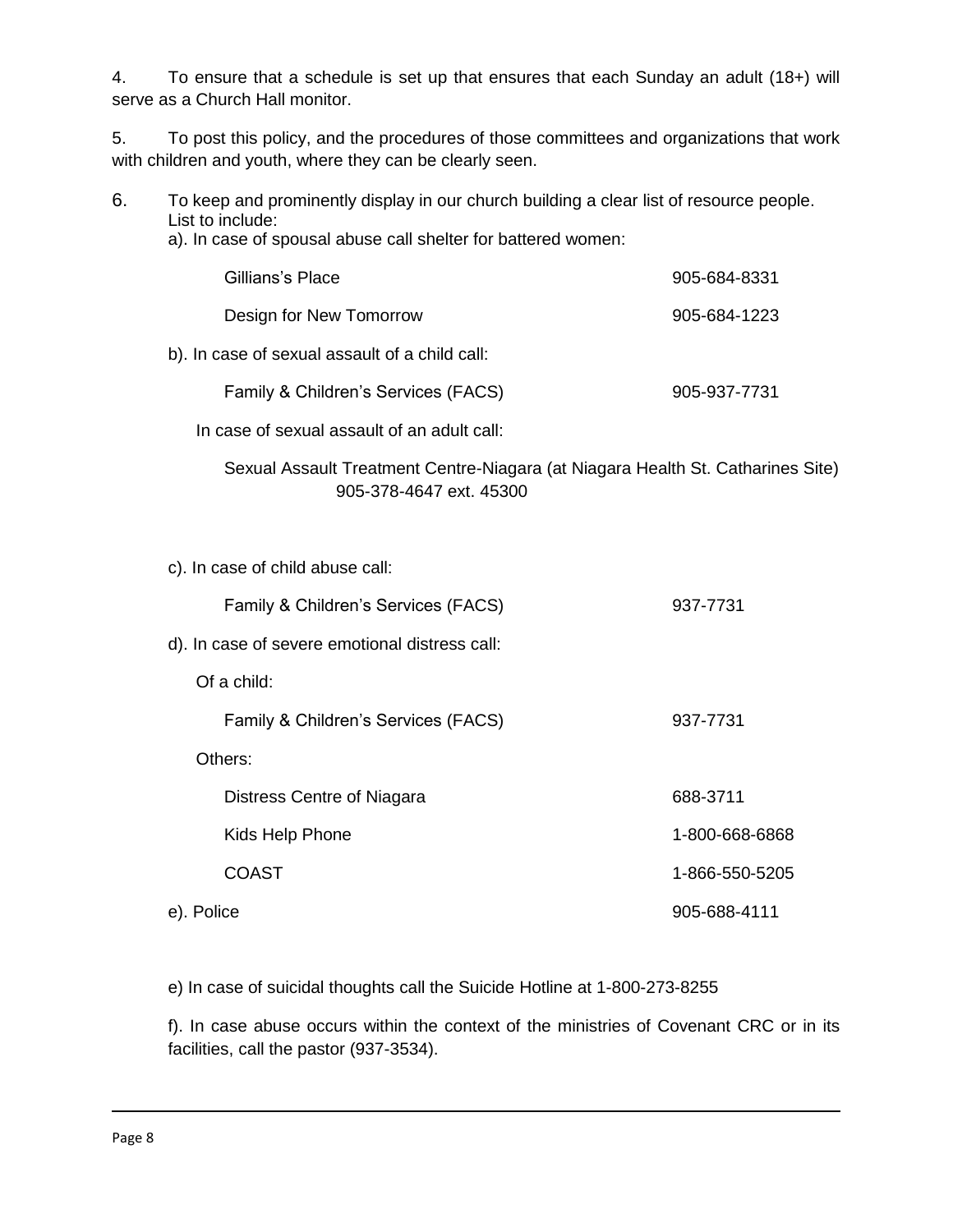7. To encourage the Council and the pastoral staff to model peaceful conflict resolutions, as well as a servant-mode-of-being with others. Avoid all sexist comments and be alert to the needs of all those who are visited and counseled. Members of Covenant Church should be encouraged to recognize that spiritual well-being is the best way to prevent abuse.

Appendix B: FORMS

**Confidentiality Statement** for Members of the Safe Church Team

I acknowledge that confidentiality is crucial to the ethical completion of all Safe Church Team (SCT) tasks. Therefore, I commit that all proceedings in the context of the SCT process will be kept confidential, except in situations involving a reporting process. I understand that failure to maintain this confidence will result in resignation from this team.

Signature:

Date:

Witness: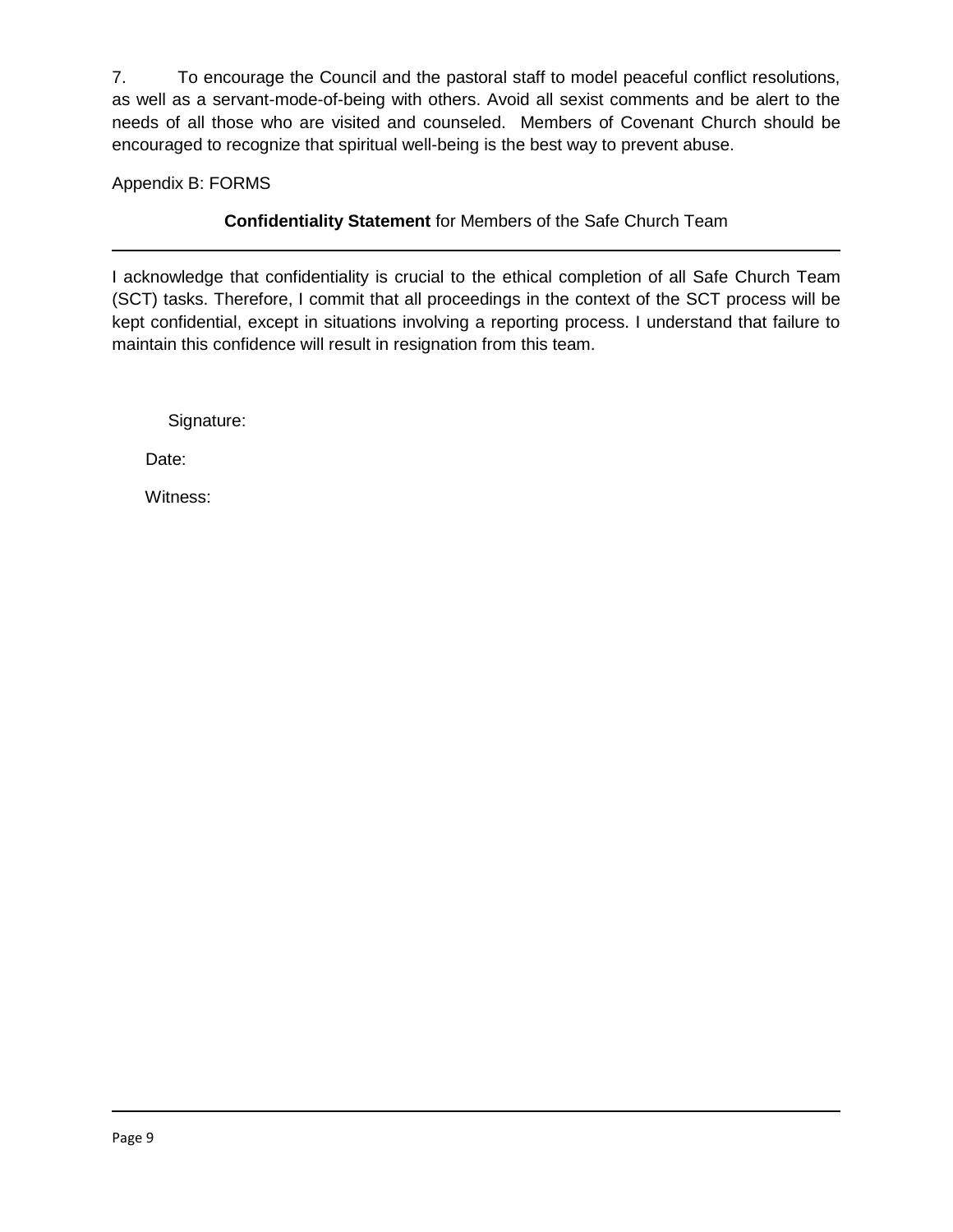# **Covenant CRC Ministries Volunteer Profile Form**

# **Personal Information**

| Postal Code: <u>__________________________</u> |      |                      |
|------------------------------------------------|------|----------------------|
| Current First aid/ CPR Training: Yes           | - No | If Yes: What Level?: |

[Answer the following question if you may be driving children and youth within the context of Covenant's ministries.]

Do you have a valid driver's license? Yes No

# **Notice**

In order to ensure the health, safety, and security of our children, we must screen all volunteers. If the following situation applies to you, please check below so we may discuss how this may impact your serving in children's and youth ministry. Information in your volunteer profile will be kept confidential. Disclosure will be only related to ministry service, or as required by law.

 $\Box$  Conviction Record (convicted of any offense against the law - not minor traffic violations)

Have you ever been convicted of child abuse (physical / sexual abuse, neglect, molestation or exploitation of a minor)?

# **Church Activity**

Are you a member of this church?

If not a member, are you a regular attender at this church?

List other churches you have attended regularly during the past five years: (name of church, location, and pastor)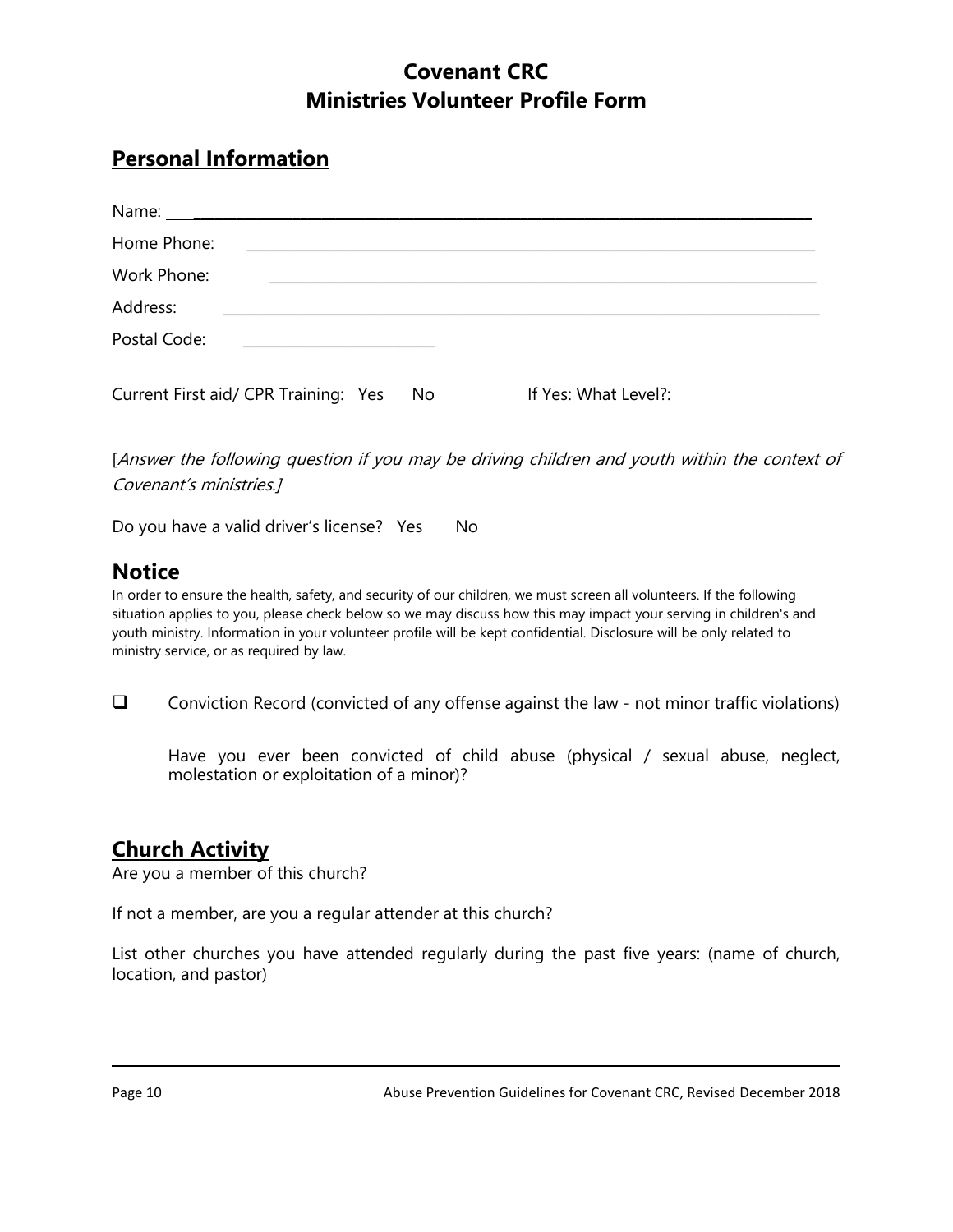List all previous church work involving children/youth (include which church you worked at):

List any training or education that has prepared you for work with children and/or youth:

Do you feel you have gifts or a calling to serve in this area? Explain.

#### Waiver:

The information I have provided is correct to the best of my knowledge. I understand that my name will be submitted to the pastoral staff of this church for the purpose of affirming my character and fitness for ministry at Covenant CRC. I understand that Covenant CRC has the right to exclude anyone from service in its children's and youth ministries. I agree to serve scripturally, with integrity, and will participate in training and discipling to enhance my ministry to children and youth.

I have read and understand Covenant CRC's policy on abuse prevention. I agree to its regulations and mandates, and will adhere to them. I understand that I am obligated to inform the Safe Church Team if I obtain a conviction at any point during my term as a volunteer within the children and youth ministries of Covenant Church. My signature acknowledges my understanding and agreement with this policy.

 $\Box$  I also agree that if working with children and young adults (under 18), I agree to have a police check done.

Signature: \_ Date: \_\_\_\_\_\_\_\_\_\_\_\_\_\_\_\_\_\_\_\_\_\_\_\_\_\_\_\_\_\_\_\_\_\_\_\_\_\_

| Office use only:                       |                |
|----------------------------------------|----------------|
| Volunteer Profile Form completed       | (see above)    |
| Police Criminal Record Check completed | Date received: |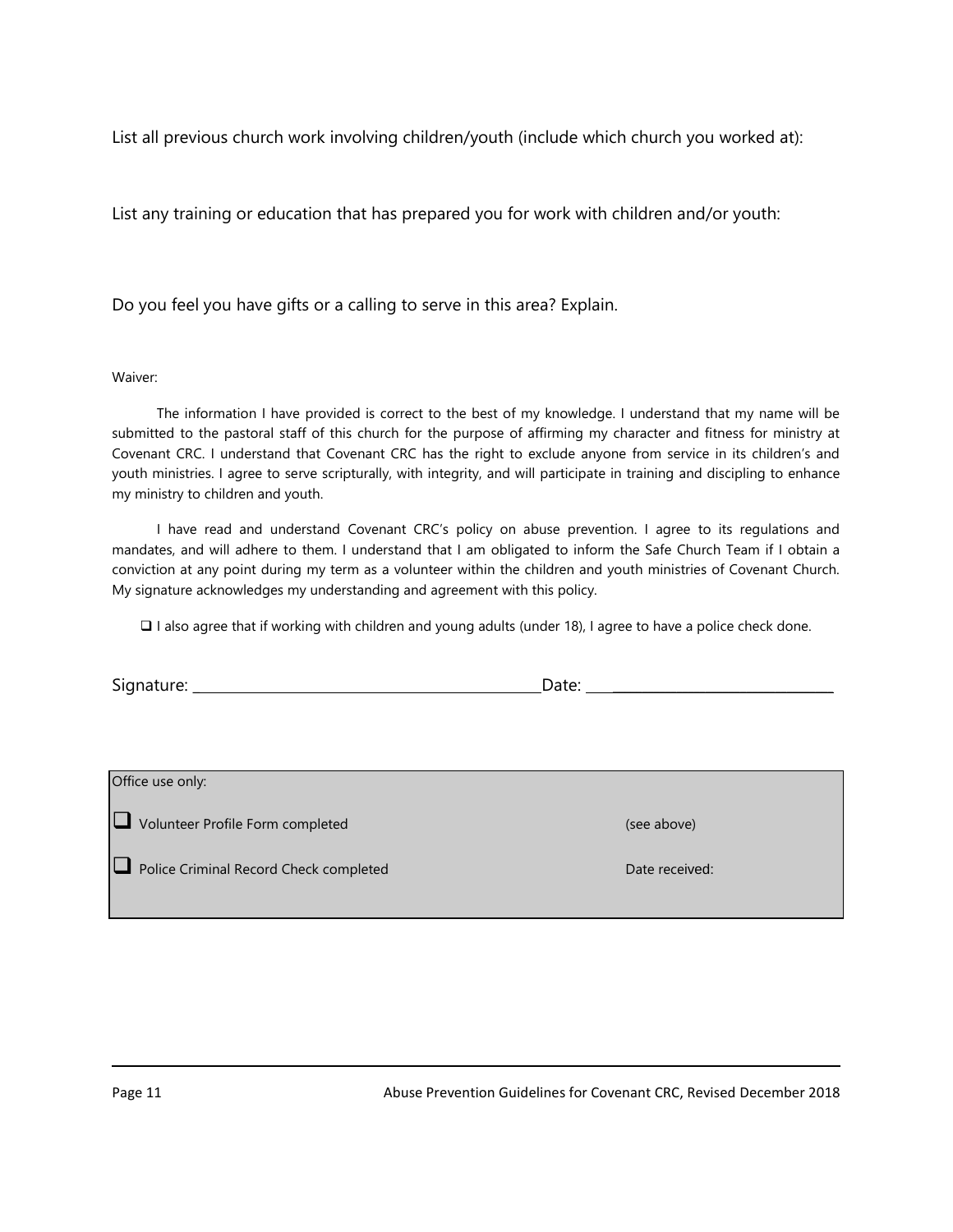# COVENANT CHRISTIAN REFORMED CHURCH, ST CATHARINES

# Transportation Consent Form

Group: GEMS Cadets Youth Group

Year 20

This consent form authorizes the designated volunteers of Covenant Christian Reformed Church, St Catharines, to transport my child(ren) to and from activities, involved with the above mentioned group(s) and to take the action deemed necessary for the well-being of my child(ren).

Covenant Christian Reformed Church will ensure that your child(ren) will be transported by a volunteer (aged 18 or older) who holds a valid G Ontario Driver's License.

CHILD(REN) NAMES:

PARENT OR GUARDIAN:

SIGNATURE:

DATE: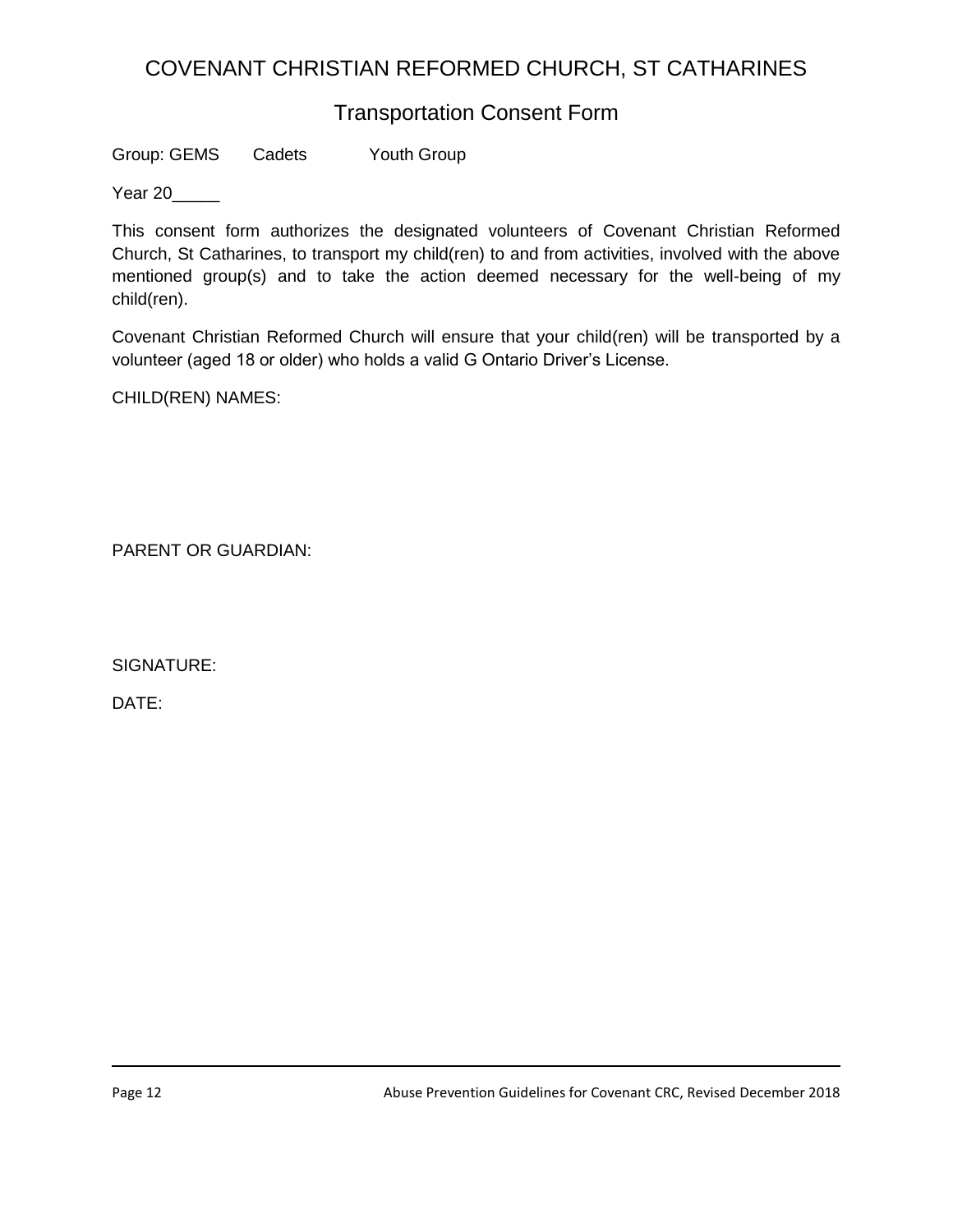# COVENANT CHRISTIAN REFORMED CHURCH, ST CATHARINES

| <b>Incident Reporting Form</b>        |          |       |  |
|---------------------------------------|----------|-------|--|
|                                       |          | Time: |  |
| of Day:                               |          |       |  |
| Individuals involved:                 |          |       |  |
|                                       |          |       |  |
| <b>Brief Description of Incident:</b> |          |       |  |
|                                       |          |       |  |
|                                       |          |       |  |
|                                       |          |       |  |
|                                       |          |       |  |
| Any witnesses to incident:            |          |       |  |
| <b>Action Taken:</b>                  |          |       |  |
| Date of Report:                       |          |       |  |
|                                       | Witness: |       |  |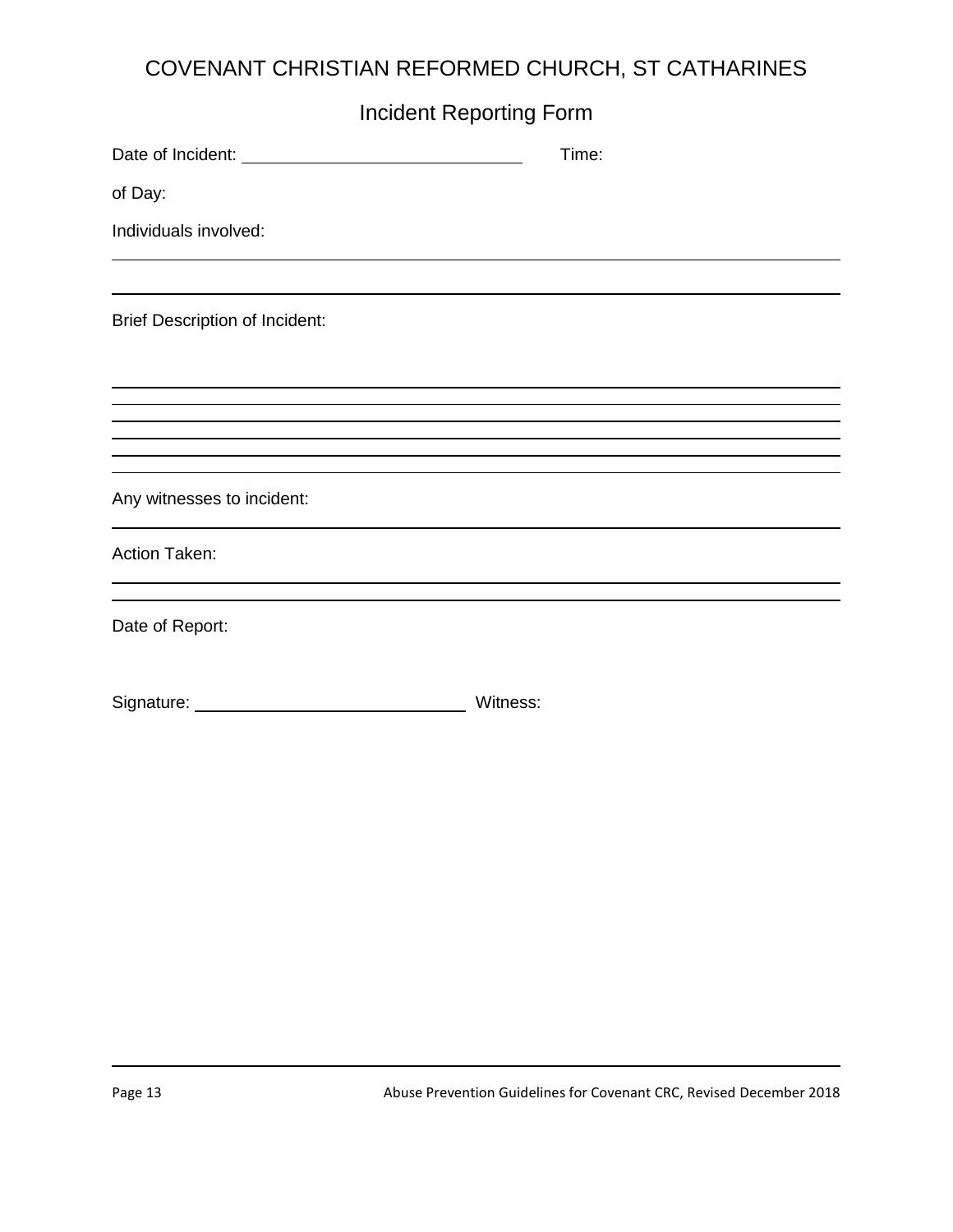## **BATHROOM ASSISTANCE PROTOCOL**

- 1. All children in Children's Worship (CW) should be toileted before CW starts.
- 2. If a child needs to go to the toilet during CW, a parent will be notified and will need to come to take child to toilet.
- 3. All children over 6 years of age can go to the toilet on their own.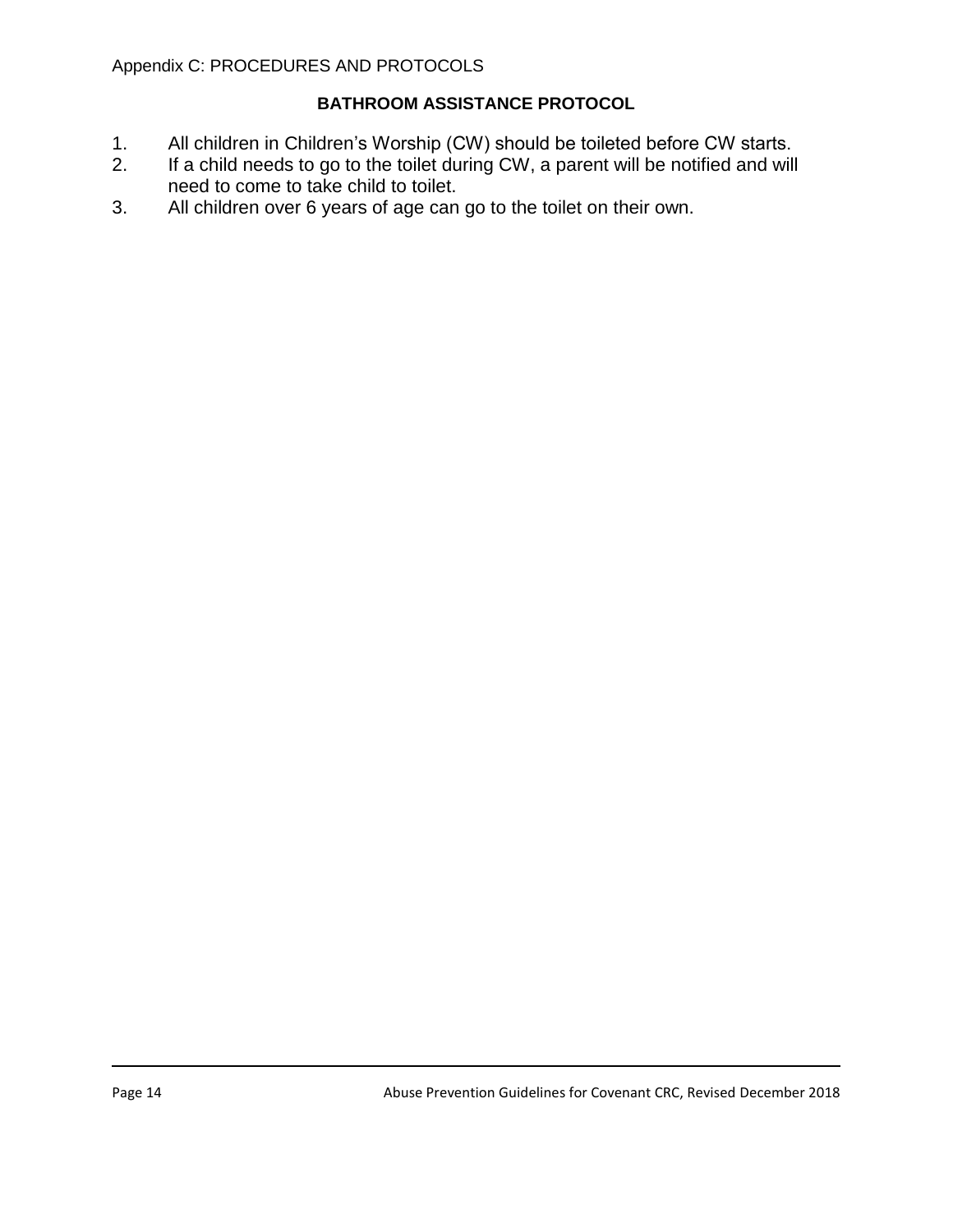### **INTERVENTION PROTOCOL FOR UNACCEPTABLE BEHAVIOURS**

#### *Introduction*

When unacceptable behaviours occur in church-sponsored programs, the church volunteer/staff person must intervene, especially when the child/youth is under his or her supervision. An adult can interrupt or stop an unacceptable behaviour by teaching the child/youth which behaviours are acceptable and which behaviours are not. By example and over time, the adult teaches the child/youth how to behave in a socially acceptable way and in a manner that is Christ-like.

An adult can also interrupt or stop an unacceptable behaviour of a child/youth with an intervention. The intervention is intended to "catch the child's attention" and thus act as a deterrent and a reminder that certain behaviour is unacceptable. Discipline can turn into abuse when pain, injury, or humiliation results, or if it is used excessively in a short span of time. (Eg., hitting a child is not acceptable).

### **When a child/youth significantly disrupts a class or group, the following steps of intervention are to be followed:**

- 1. In the class/group, let the student know that the behaviour is disrupting the group/class.
- 2. When possible, leaders should try to avoid having to discipline a child/youth by choosing one or more of the following options:
	- $\triangleright$  distract the child/youth with another activity
	- $\triangleright$  help the child/youth focus on another more acceptable behaviour
	- $\triangleright$  in some situations wherein a child is physically aggressive to another child, holding a hand or wrist for restraint only may be required to interrupt unacceptable behaviour. Verbal intervention is always suggested as a primary step.
	- $\triangleright$  isolate the child/youth from others if another volunteer/staff is available to assist
	- $\triangleright$  for young children, time-outs should not last longer (in minutes) than the age of the child
- 3. If problem behavior persists, the volunteer is encouraged to partner with the parent for possible solutions or helpful background information.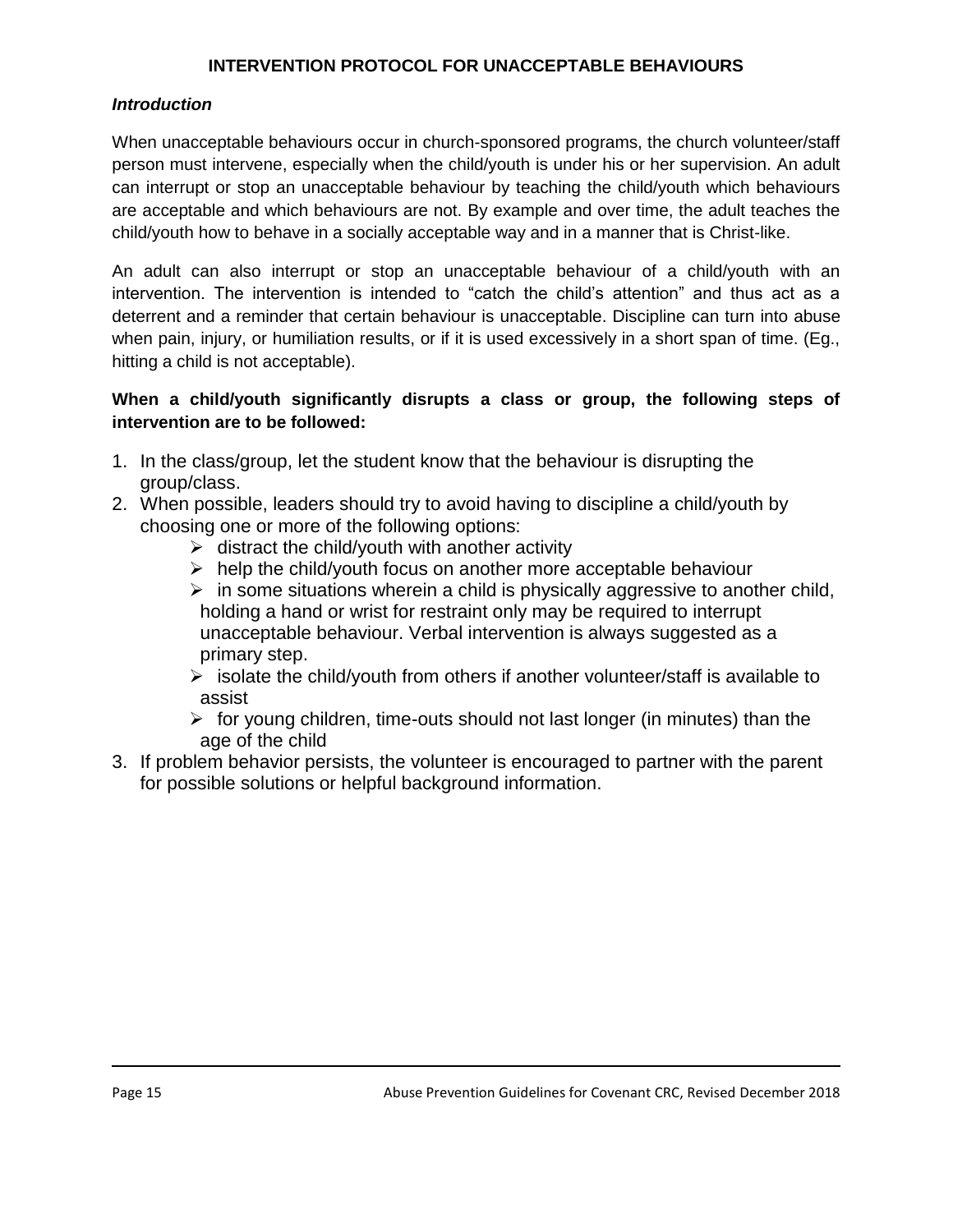## **DISCIPLINE GUIDELINES**

- 1. Corporal punishment (slapping, hitting, pushing) is not permitted.
- 2. Abusive verbal discipline (yelling, hurling insults, threatening) is not permitted.
- 3. Parent(s) are to be informed and involved whenever a child/youth misbehaves beyond minor correction, or if a pattern of misbehaviour increases.
- 4. Concerns about a child's behaviour or the appropriate response to a child's behaviour should be reported to the program supervisor.
- 5. An aide or parent should be involved weekly in classrooms where misbehaviour is an ongoing problem.
- 6. Expectations of children/youth's behaviour must reflect their age and level of comprehension. Similarly, discipline must reflect their age and level of comprehension.
- 7. Children are to be reminded of the kind of behaviour that is acceptable for the setting. Older children and youth may benefit from having these expectations in written form.
- 8. Appropriate forms of discipline are to be reviewed with volunteers/staff before church-sponsored programs begin a new season. Then periodic reminders are to be given as needed.
- 9. For younger children, time-outs should not last longer (in minutes) than the age of the child. For example, a three-year-old should not have to sit for a time-out any longer than three minutes.
- 10. When nothing seems to be working, staff/volunteers/leaders should get help before "losing their cool."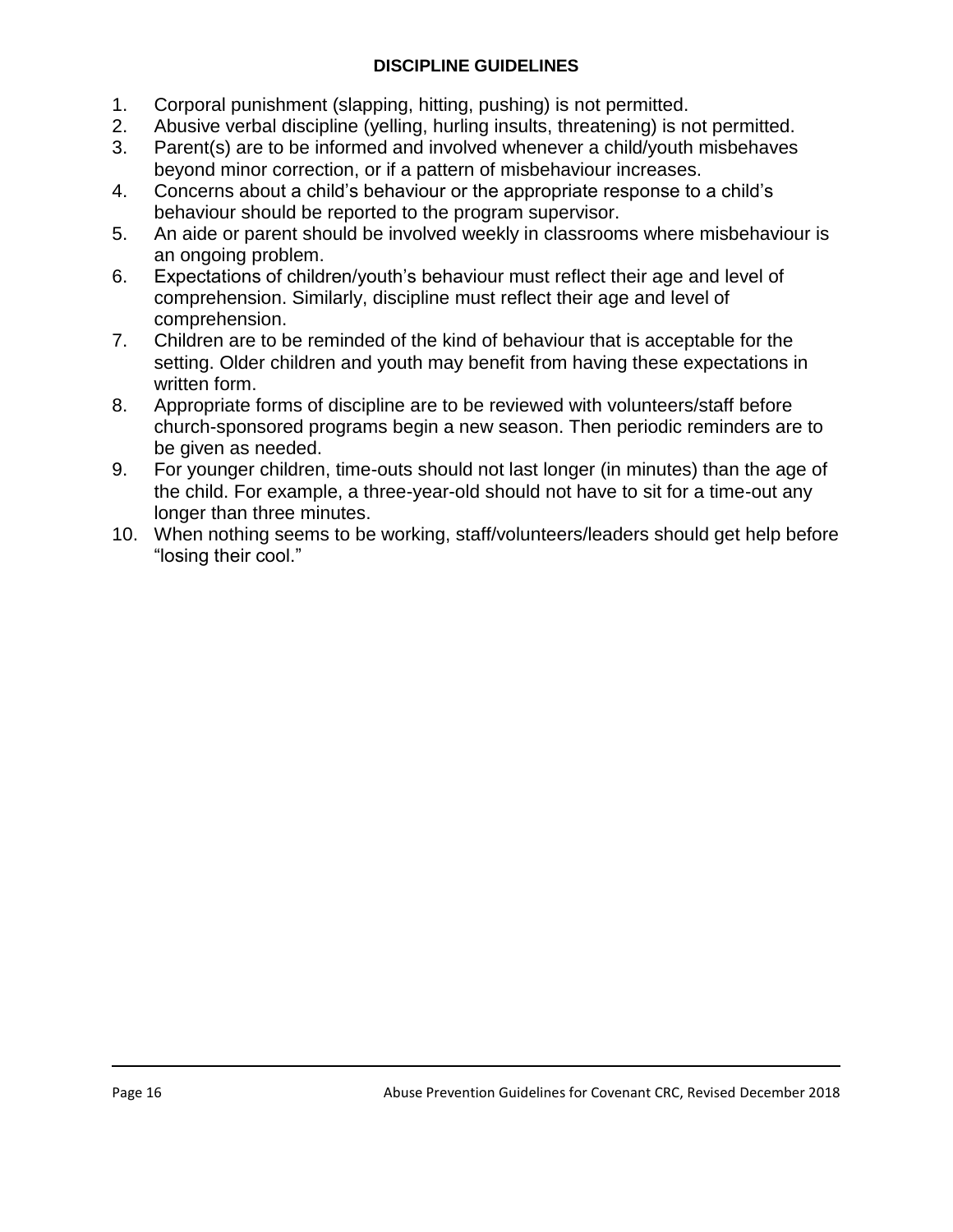## **PREMISES**

- 1. The existing standard in Covenant Church's facilities, established and renovated in 1997, is that all classroom and office doors have windows which give unobstructed views of these rooms. This standard will be maintained in any new construction.
- 2. Designated hall monitors will circulate periodically in the hallways and check washrooms each Sunday that Children's Worship is in session for surveillance and in order to protect workers against false allegations.
- 3. The baby and toddler nurseries have controlled access/entry for signing children in and out during sponsored church activities and younger children's ministries.
- 4. Adequate lighting is provided inside and outside of the church building where children's/youth activities take place.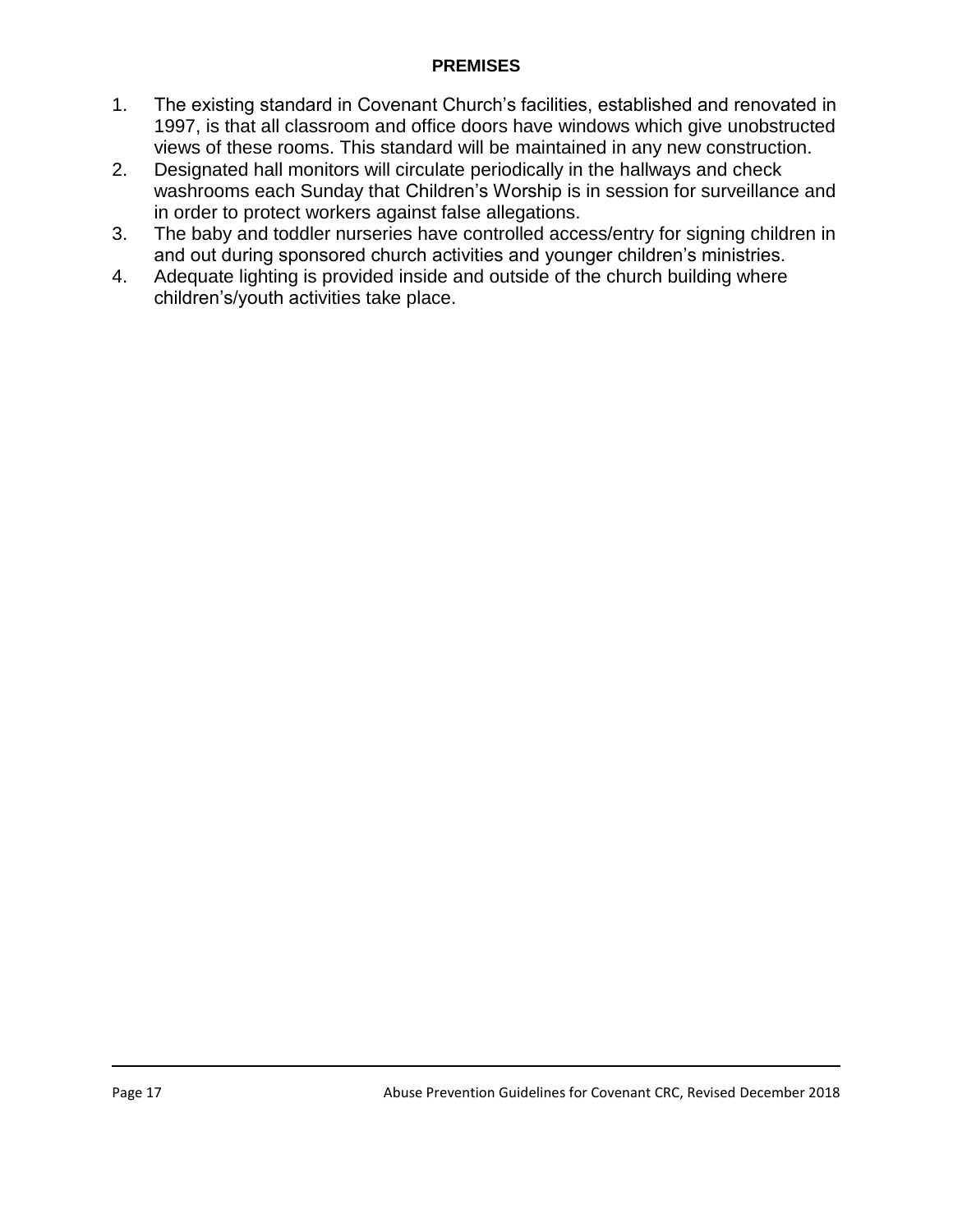### **PROCEDURES FOR HALL MONITORS**

- 1. All people who function as hall monitors are required to fill out a Volunteer Service Profile. Hall monitors are also required to attend the mandatory abuse awareness seminar. Hall monitors are responsible to the Sunday school superintendent.
- 2. Hall monitors will be identified with a badge that indicates they are hall monitors.
- 3. During each morning worship service at which Sunday school functions, one of the parents will be assigned the role of hall monitor.
- 4. Duties of the hall monitors:
	- a. Periodically check all classrooms in session until the program ends and all the youth are gone. A check is defined as looking through the classroom window.
	- b. Periodically check bathrooms until the program ends and all the youth are gone. A check is defined as opening the bathroom door.
	- c. Periodically check unoccupied classrooms until the program ends and all the youth are gone. A check is defined as opening the classroom door and turning on the lights.
	- d. Hall monitors will direct youth found in the hallways to their classroom or to their parents. A list of children and teachers for each classroom is posted on the classroom doors.
	- f. Hall monitors must immediately report urgent concerns or suspicions to the appropriate ministry leader. Hall monitors must fill out an Incident Report within four hours of the concern or suspicion.

See attached portions of the Covenant CRC Policy for Abuse Prevention:

- 1. Bathroom Assistance Protocol (Appendix C)
- 2. Intervention for Unacceptable Behaviours Protocol (Appendix C)
- 3. Discipline Guidelines (Appendix C)
- 4. Volunteer Profile Form (Appendix B)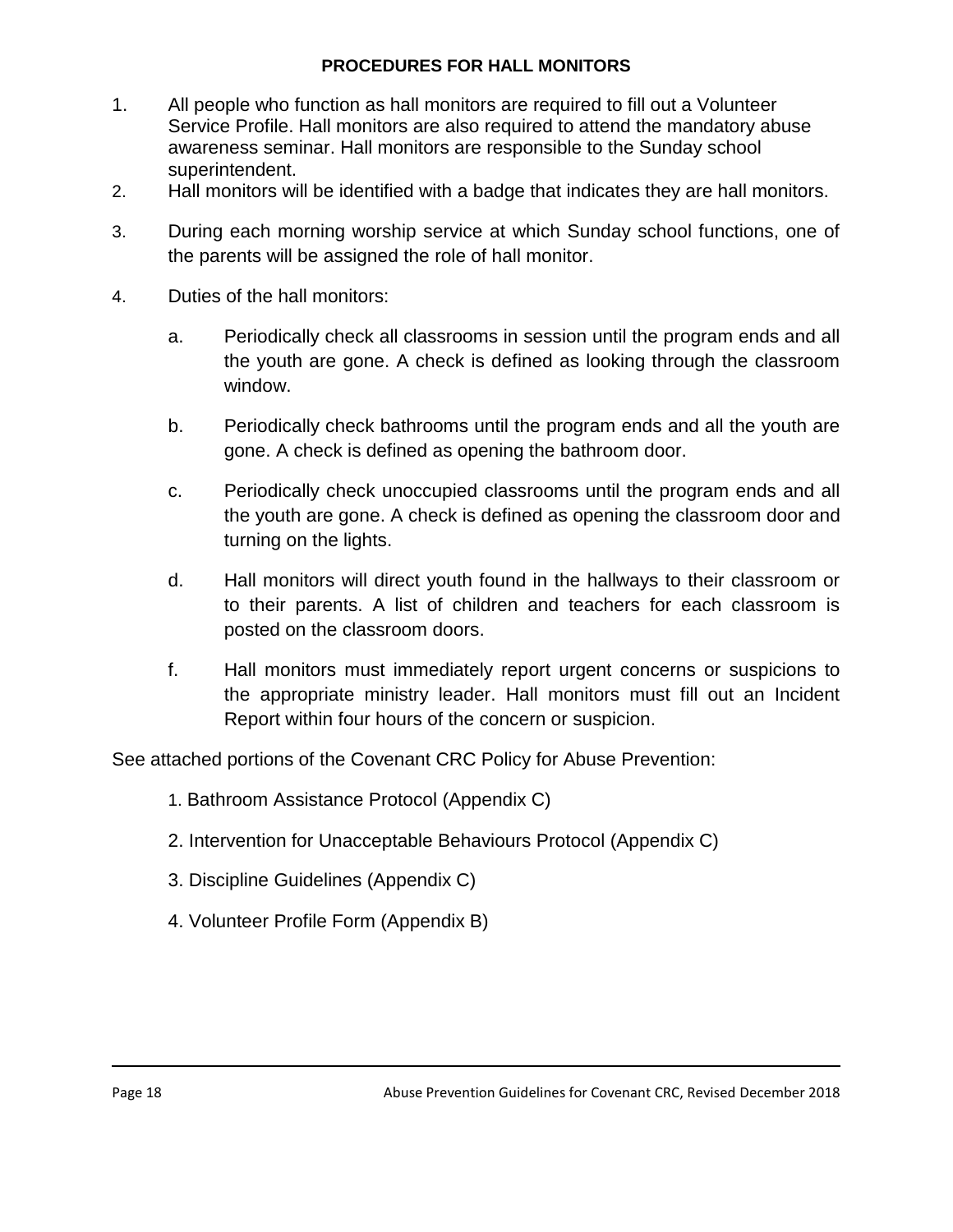### **PROCEDURES FOR NURSERY**

- 1. All adult (18+) nursery attendants must submit a completed Volunteer Profile form to the Safe Church Team.
- 2. Only assigned nursery attendants or approved substitutes are to be in designated nursery (approved subs are anyone who has a completed Volunteer Profile form on file).
- 3. No one may take a child from the nursery to another part of the church.
- 4. Anyone not following these procedures must be reported to the superintendent for action. In the case of the superintendent not following these procedures, the report must be made to the pastor.
- 5. Refer to the Nursery Committee and its policies for guidelines for scheduling of nursery attendants (no married couples or parent/child volunteers will be scheduled at the same time in the same room)
- 6. Refer to the Bathroom Assistance Protocol (Appendix C).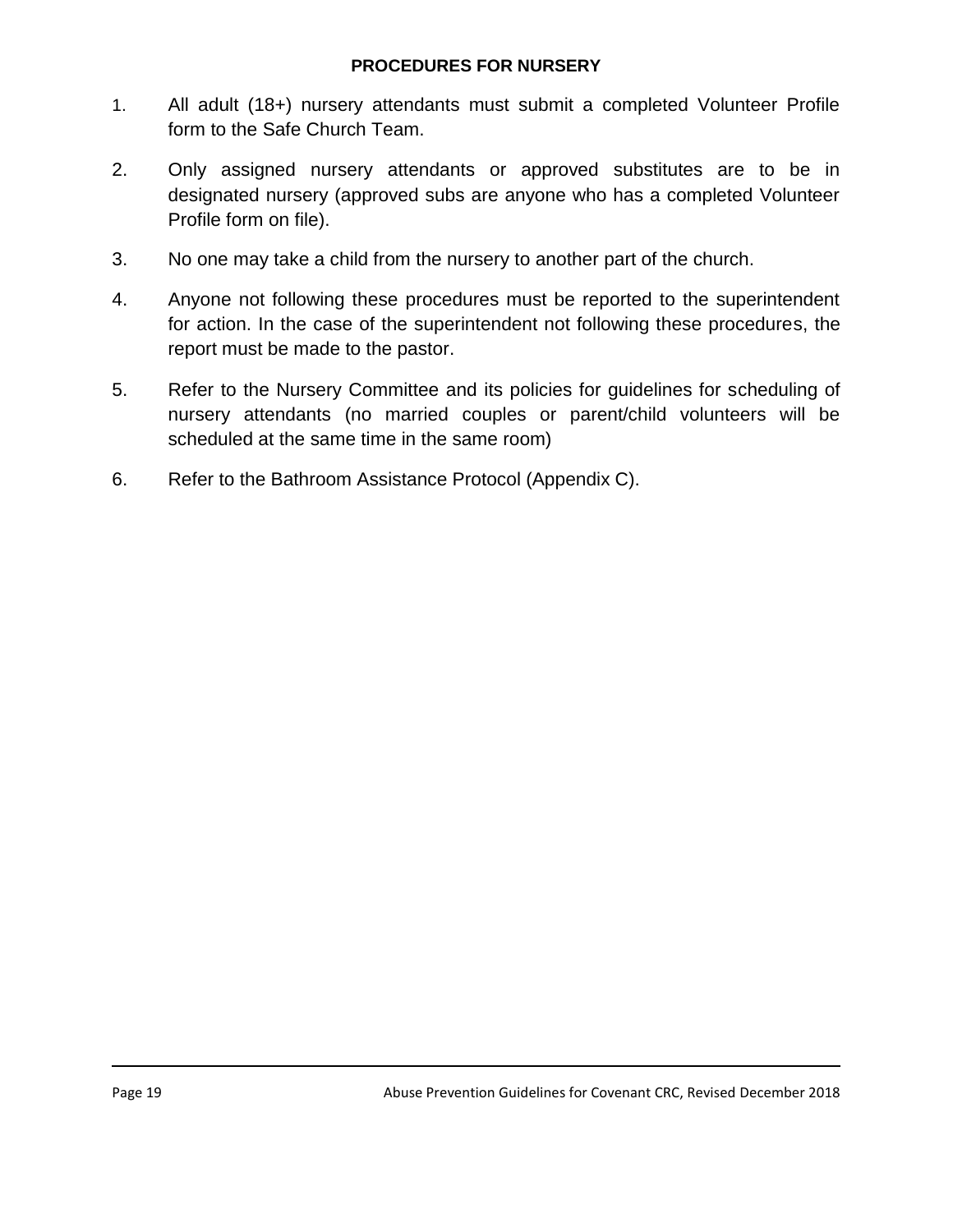## **PROCEDURES FOR CHILDREN'S WORSHIP (CHURCH SCHOOL)**

- 1. All teachers must submit a completed Volunteer Profile form to the Safe Church Team.
- 2. All teachers are required to attend a training and informational seminar hosted by the Safe Church Team at the beginning of the church year.
- 3. Refer to the Bathroom Assistance Protocol (Appendix C).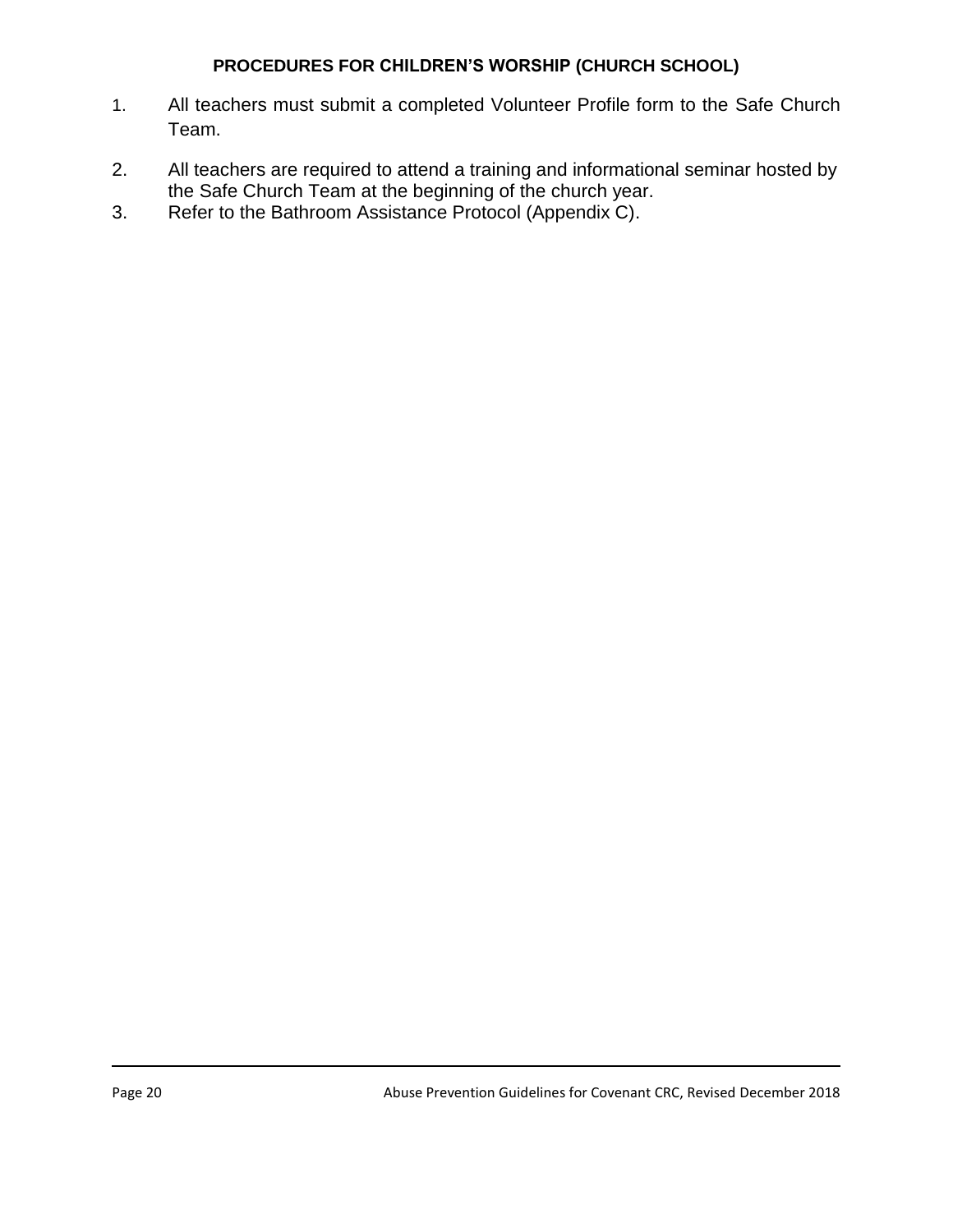## **PROCEDURES FOR GEMS, CADETS, AND YOUTH GROUPS**

- 1. All adult leaders, counselors, and helpers (18+) must submit a completed Volunteer Profile form to the Safe Church Team.
- 2. All adult leaders, counselors and helpers must attend a training and informational seminar hosted by the Safe Church Team at the beginning of the church year.
- 3. Anyone not following these procedures must be reported to the head counselor for action. In the case of the youth group leaders or head counselors not following these procedures, the report must be made to the pastor.
- 4. The bathrooms need to be monitored frequently by the adults present.
- 5. Any one-on-one outings or meetings (a youth with an adult) will require notification to the head counselor or ministry director (or if it is the head counselor that requests a one-on-one outing, notification to the ministry director).
- 6. Refer to Transportation Guidelines (Appendix C).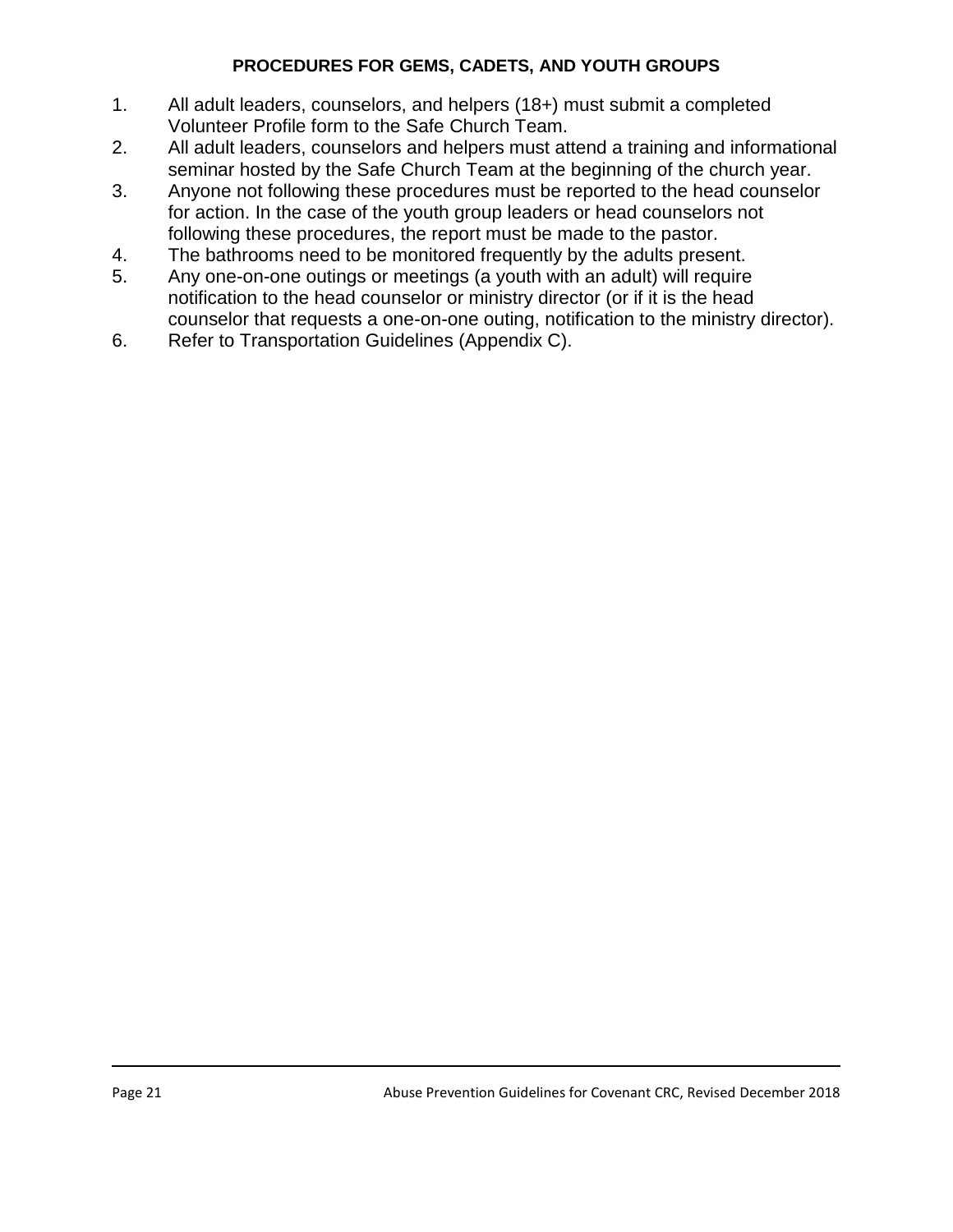# **PROCEDURES FOR FRIENDSHIP MINISTRY**

(Vulnerable Sector Adults)

The Friendship Ministry is held in the church sanctuary with all of the participants, their staff and their volunteers spending time together singing, listening to Bible stories and socializing over refreshments.

Some participants are able to use the bathroom on their own and those that need help are helped by their accompanying paid staff. No volunteers help with the personal care of the participants.

All participants are transported to the church by their staff, family or friends. The volunteers are not expected to provide transportation.

Any behavior concerns that arise are dealt with by the accompanying staff. Volunteers are not expected to deal with any behavior issues.

All volunteers working with Friendship Ministries must attend a yearly training on the Safe Church Policy of Covenant Church.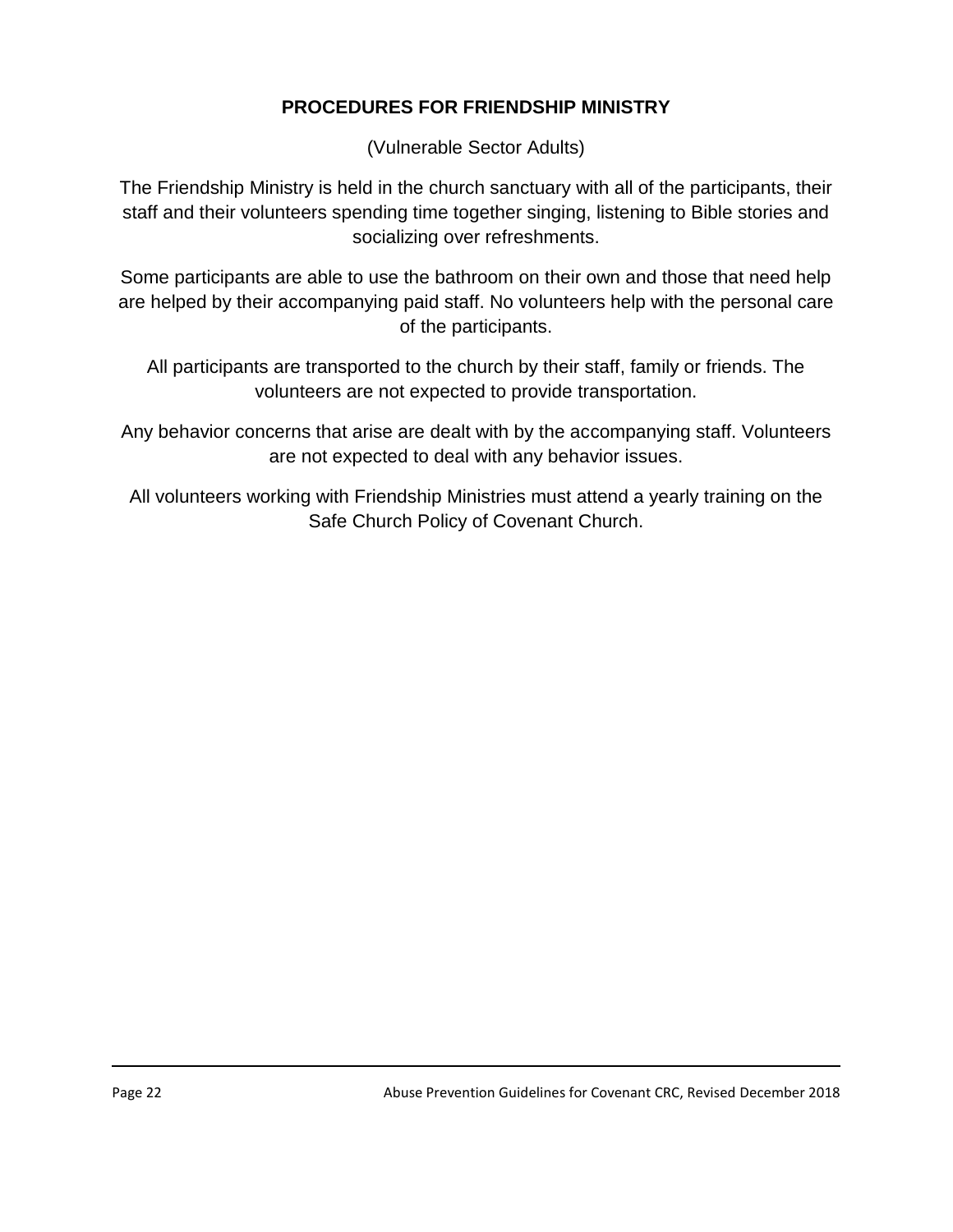## **PREVENTATIVE GUIDELINES FOR THOSE ENGAGED**

### **IN PASTORAL MINISTRY**

- 1. Pastoral care workers, elders, deacons and pastors should exercise good judgement when visiting alone with parishioners of the opposite sex in the privacy of their own homes.
- 2. At times, it may be wise to use public places such as restaurants for meeting places.
- 3. Consider requesting that a same sex elder or pastoral care worker be assigned to someone who needs frequent pastoral visits.
- 4. In any existing and new construction, pastors' offices should be equipped with windows in the doors and blinds that can be opened during pastoral visits.
- 5. The elders, deacons and pastors need to report all pastoral visits to their respective coordinating bodies.
- 6. Think defensively. Err on the side of caution.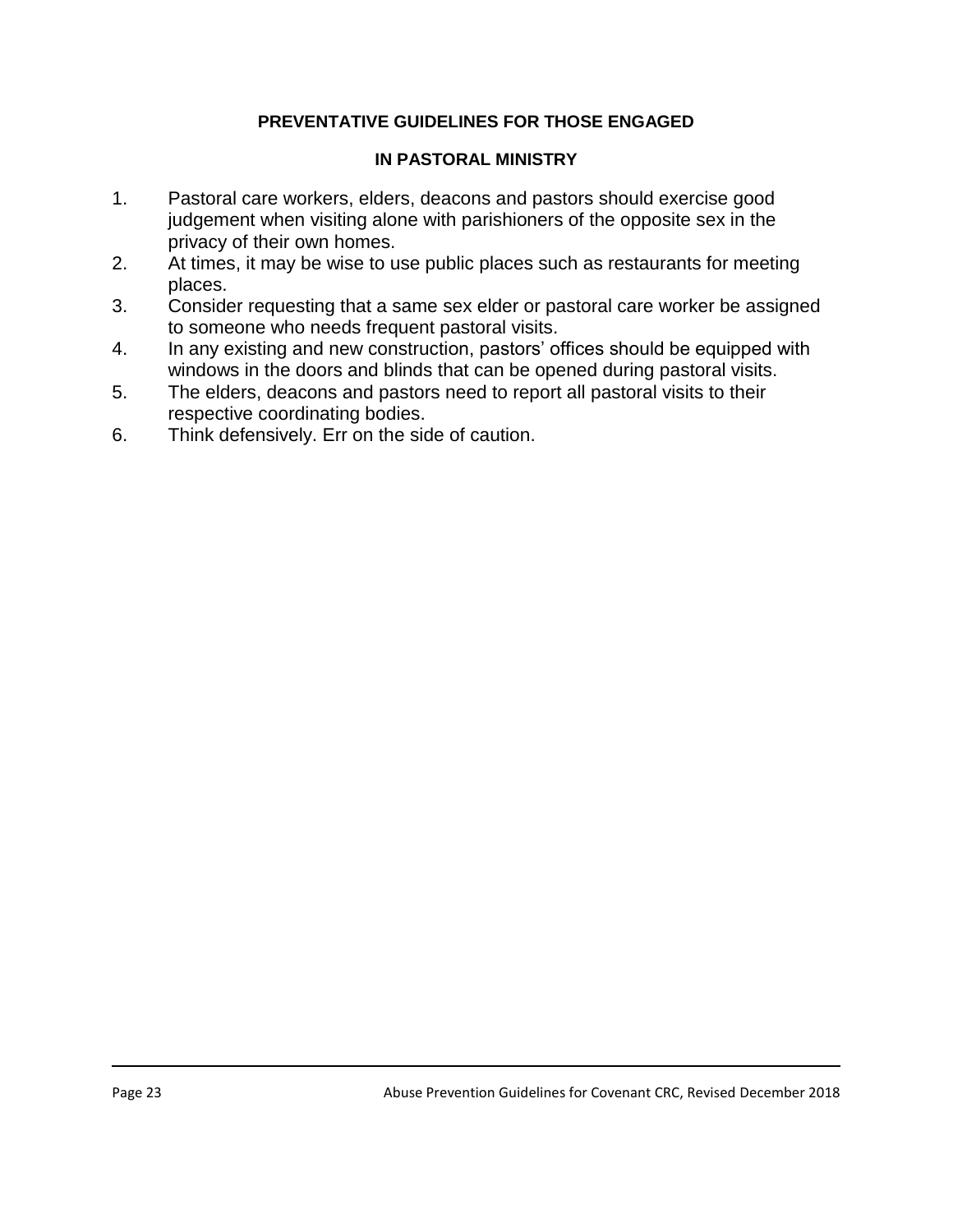### **TRANSPORTATION GUIDELINES**

If you will be driving anyone in your group to and from meetings or events, please remember the following:

- 1. You must have a valid G driver's license.
- 2. Please try to be on time when picking up and returning. Younger children kept waiting for rides can become quite anxious. Parents appreciate their coming home on time.
- 3. Drive safely and with extra care. Particularly in "convoys" going off to events it can be easy to get a little carried away and become a "rally driver." At moments like those, think of your "precious cargo." Ensure that the child arrives safely at the destination.
- 4. Travel a direct route from home to event. If you do have to stop to pick up film or firewood or do any other errands, try to do those personal things on personal time.
- 5. Two person rule when transporting youth, there will always be two adults or other people in the vehicle.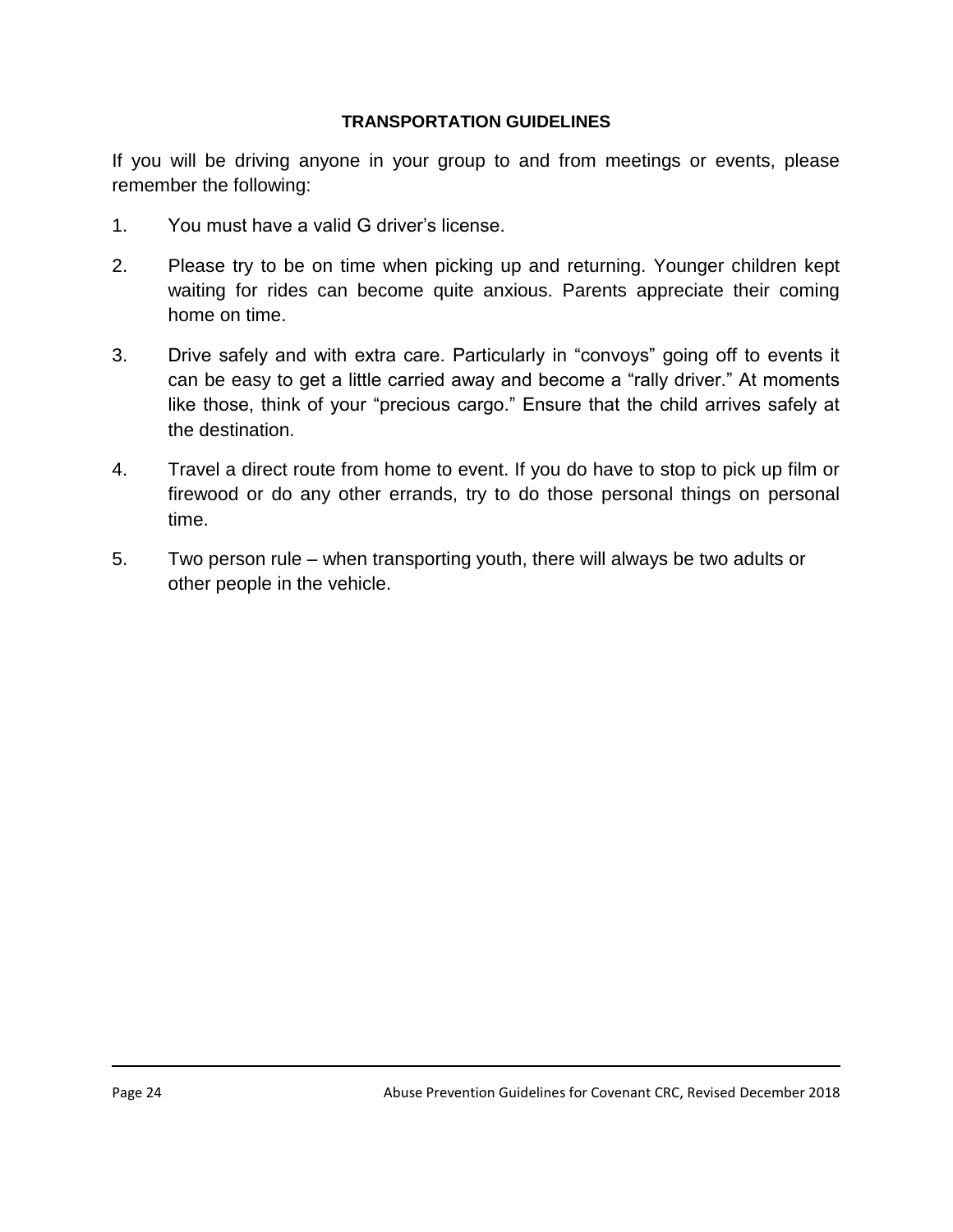### **Appendix D: Articles 81-83 of the Church Order**

Copied from *Manual of Christian Reformed Church Government: 2001 Revision* by David H. Engelhard and Leonard J. Hofman (Grand Rapids, Michigan: CRC Publications, 2001) pp.447-471.

#### Article 81

a. Members who have sinned in life or doctrine shall be faithfully discipled by the consistory and, if they persist in their sin, shall be excluded from membership in the church of Christ.

b. Members by baptism who have been excluded from membership in the church and who later repent of their sin shall be received again into its fellowship upon public profession of faith.

c. Confessing members who have been excluded from membership in the church shall be received again into its fellowship upon repentance of their sin.

d. The consistory shall inform the congregation and encourage its involvement in both the exclusion from and the readmission to membership.

—Cf. Supplement, Articles 78-81

#### Supplement, Articles 78-81

a. Discipline shall be applied by the consistory only after an adequate investigation has been made and the member has had ample opportunity to present his/her case.

b. A person who persistently rejects the admonition of the consistory shall be suspended from the privileges of membership. The privileges of confessing membership include but are not limited to presentation of children for holy baptism, the right to vote at congregational meetings, and eligibility to hold office.

c. A person may be excluded from membership only after the consistory has secured the approval of the classis.

d. The role of the classis in giving approval is

1) To judge whether proper procedure has been followed.

2) To assure that adequate pastoral care has been extended to the person.

3) To determine that the consistory has advanced adequate reasons for proceeding with discipline.

e. The approval of classis does not obligate a consistory to exclude a person from membership since repentance and restoration to the full fellowship of the church are always possible.

f. The liturgical forms and announcements for admonition and discipline may be used if the consistory judges that these will further the purposes of discipline and will serve the welfare of the congregation.

(Acts of Synod 1991, p. 718) (Acts of Synod 2011, pp. 829-30)